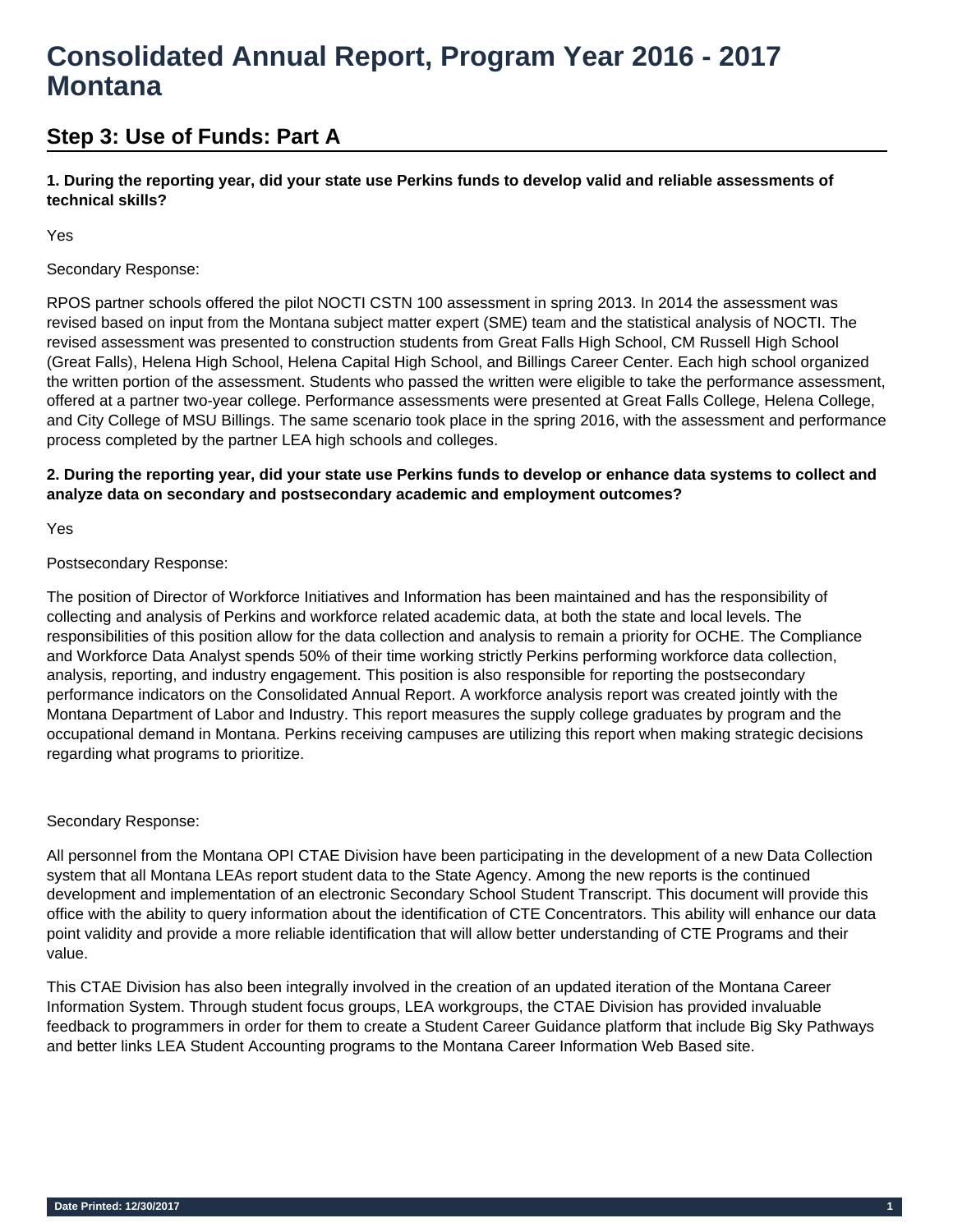# **Consolidated Annual Report, Program Year 2016 - 2017 Montana**

## **Step 3: Use of Funds: Part B**

## **1. During the reporting year, how did your state assess the career and technical education programs funded under Perkins IV?**

## State Response:

The Office of the Commissioner of Higher Education (OCHE) assesses Perkins-funded CTE programs in several ways, including site visits, bi-weekly technical assistance calls, annual professional development and training for grantee campuses, performance-based funding for increased focus on target areas, and required quarterly fiscal and programmatic reports.

OCHE conducts a monitoring review of at least 20% of the grantees each year on average. The monitoring visit provides an opportunity to institutions to receive technical assistance, foster continuous improvement, and develops a better understanding of performance, operations, and issues facing CTE. The monitoring process involves:

1. Application of a risk assessment tool to determine which institutions will be visited.

- 2. Reviewing the institution's process for achieving goals and objectives.
- 3. Analysis of fiscal practices.
- 4. Review of the way data is gathered, reported and used.

Each year, the Perkins Program Manager will evaluate all institutions receiving Perkins funding using a risk assessment tool. Institutions will be chosen for monitoring visits based on higher risk values, or if having not had a recent monitoring visit. In 2016-2017, Miles Community College received a monitoring visit. There were no major findings.

OCHE also conducts MOA onsite reviews for compliance with Title VI of the Civil Rights Act of 1964, Title IX of the Education Amendments of 1972, Section 504 of the Rehabilitation Act of 1973, Title II of the Americans with Disabilities Act of 1990 and Guidelines for Elimination Discrimination and Denial of Services on the Basis of Race, Color, National Origin, Sex and Handicap in Vocational Education Programs. There were no major findings at any of the colleges.

Montana University System (MUS) utilizes performance funding as a strategy to help reach the State's goal of increasing the percentage of the population with a higher education credential from 40% to 60%. The primary objective of performance funding is to improve student learning and attainment outcomes. To help guide the MUS Performance Funding initiative and the development of outcome metrics, six priority target areas have been identified. The target areas are intended to drive metrics that vary by institutional type, as well as promote mission differentiation and innovative institutional-level strategies.

1. Increase success of under-represented student populations (ex. economically disadvantaged, American Indian, and veterans);

2. Increase early college access for Montana high school students;

3. Improve student success in freshmen year (ex. freshmen/sophomore retention, improve success of remedial students);

4. Increase the number of students transferring from 2-year to 4-year campuses;

5. Increase the number of students completing degree and certificate programs, particularly in niche program areas with significant economic impact to Montana; and

6. Grow graduate education and research capacity consistent with institutional missions.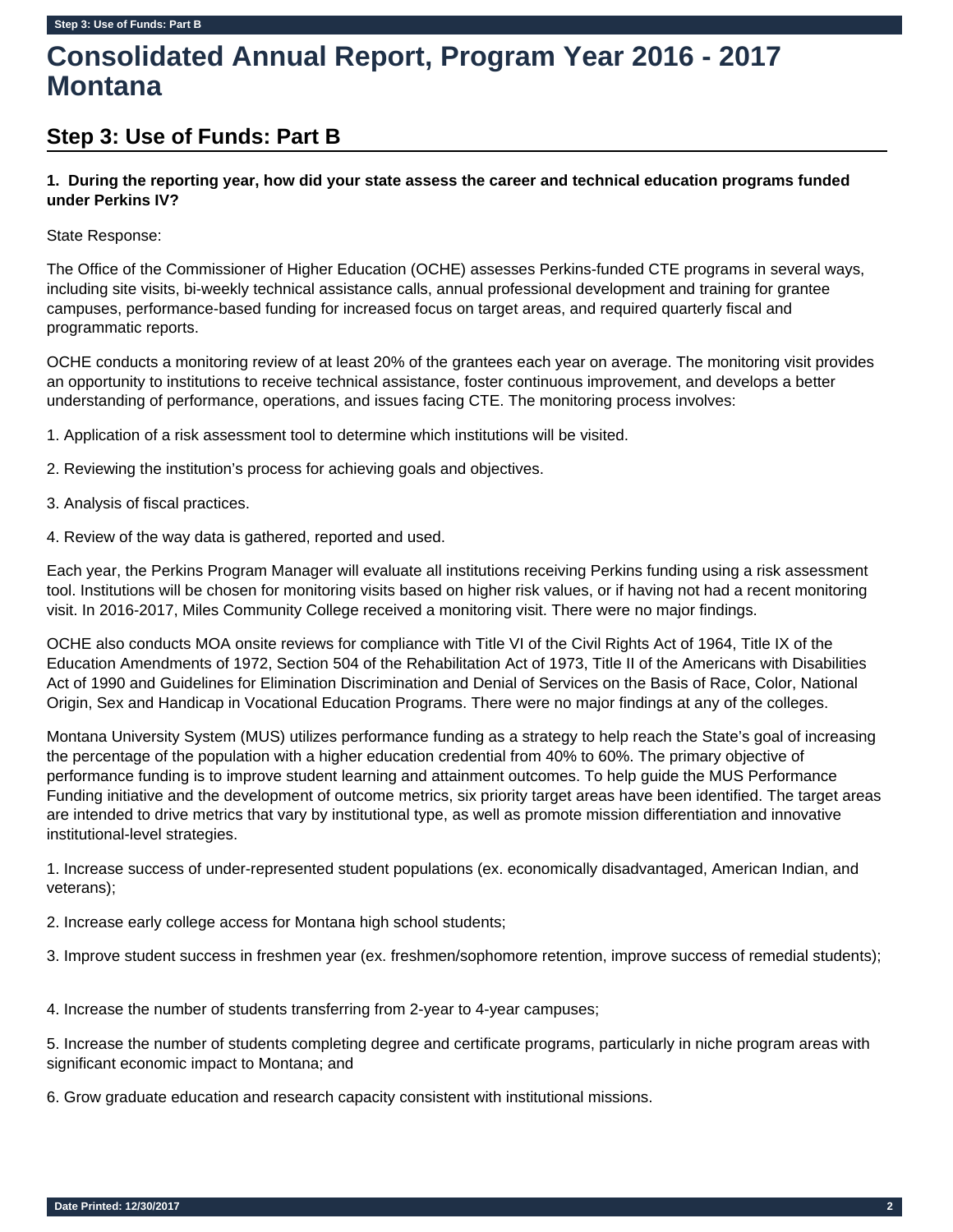There is special weighting in the allocation model of successes by specific access groups, specifically Pell-eligible students, American Indian students, non-traditional age students, and veterans. Weights will be determined in the design of the allocation model for completion and retention metrics for both undergraduate and graduate students.

## Postsecondary:

Each college has Industry Advisory Committees, which monitor the course content for relevancy, effectiveness and proper scope. Several colleges have a Perkins Committee that will meet periodically to discuss activities, share information on best practices, and give advice about projects that will be effective.

All Perkins-funded campuses complete quarterly and annual reporting of activities and expenditures, as well as a review of previous grant-cycle programs prior to writing their grant application each year.

All the institutions that make up the Montana University System are required by Board Policy 303.3 to conduct internal reviews of their academic programs to ensure program quality and effective stewardship of resources. All programs listed in the MUS official degree and program inventory, except for certificates of 29 credits or less, must be reviewed at least once every seven years. The review schedules are filed with OCHE.

#### Secondary Response:

Every high school district receiving Perkins funds completes an 'End-of-Year' report before the new grant application is approved. All required accountability data is also submitted prior to new grant approval. The 'End-of-Year' report asks districts to review the prior year's Perkins expenditures and asks them to assess each CTE program as to the effectiveness of the monies spent. In addition to the district's self-evaluation, the secondary CTE State Program Specialists use the 'End-of-Year' report to identify areas of weakness in specific program areas. This gives Specialists specific information to help them determine what technical assistance they will give to assist our schools. On the state level, a high school-specific "report card" shows all Perkins core indicators of performance and how each high school compares to the state-negotiated goal and threshold target. A summary of the performance indicators is listed inside the grant application. The disaggregated data available to each school comes from the statewide student data system called "Achievement In Montana", or AIM. AIM data assists schools and our OPI CTE State Program staff in analyzing their data to make future decisions and improvements. The Perkins Purchasing Manual and other technical assistance documents are available on the Secondary CTE webpage to provide guidance to local districts on proper usage of Perkins funds. Secondary CTE State Program Specialists perform Perkins program reviews of up to 20% of districts each year on a rotating basis.

## **2. During the reporting year, how did your state develop, approve, or expand the use of technology in career and technical education?**

## State Response:

The E-Grant online grant management platform continued to incorporate quarterly reports and year-end reports. Because reporting mechanism continued to improve this year, OCHE was able to withdraw and analyze information from campuses in a more timely and efficient manner.

The Office of the Commissioner of Higher Education moved the state's "Your Guide," which is a summary of all Montana's two-year college workforce development certificate and degree programs, from a printed guidebook to an online resource available through the Montana University System's website. OCHE also was able to use WebEx throughout the grant cycle to connect campuses and share best practices as well as provide professional development. Recognizing the value of dual enrollment in early engagement with postsecondary education, the state made concerted effort to improve access to students across the state via online. A new online, course request portal was developed and promoted with secondary education partners.

## Postsecondary Response:

Blackfeet Community College implemented online learning software for students taking their Welding/Welding Safety course that allow for online quiz and test taking.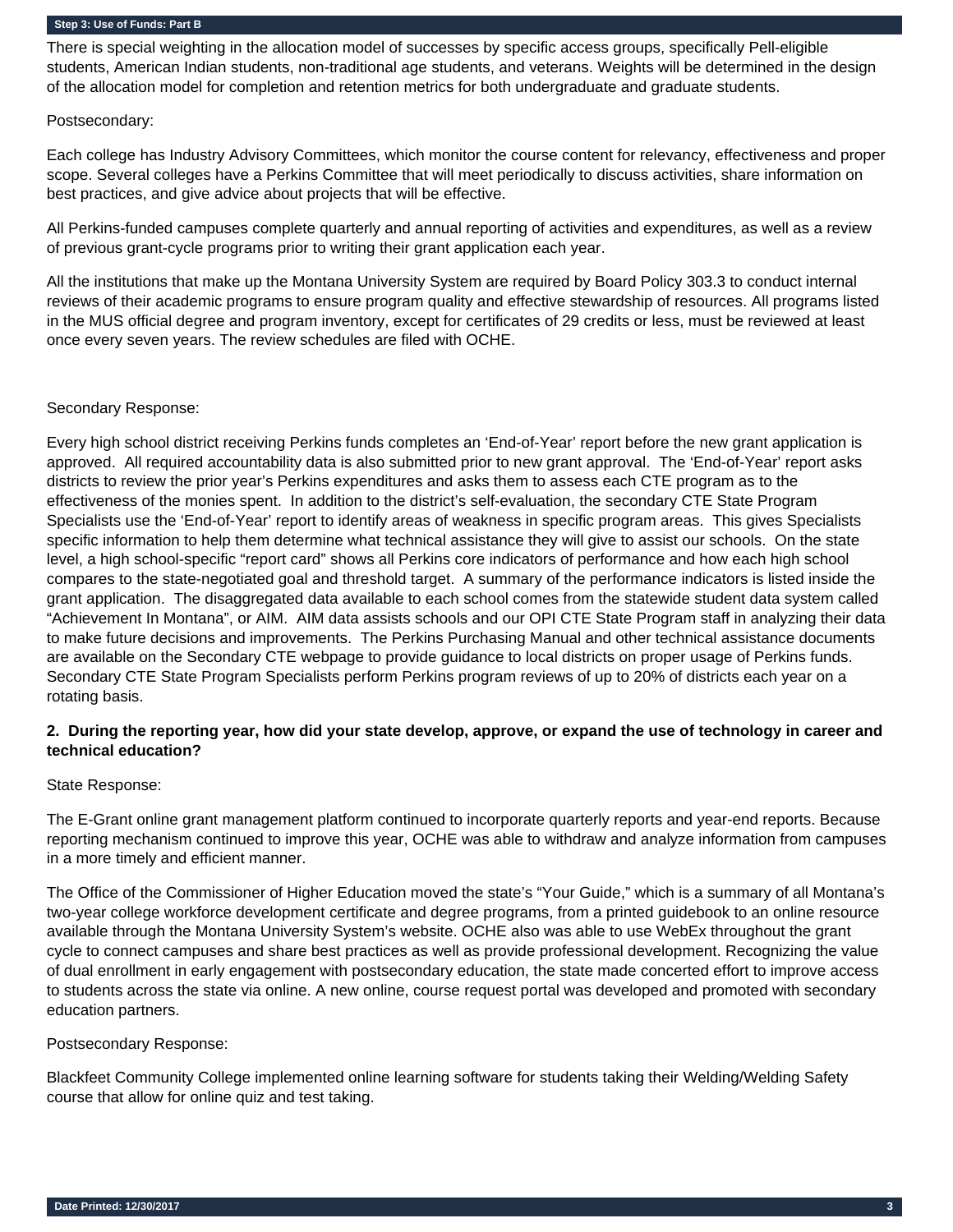City College strengthened several programs with new technology during the 16-17 grant cycle, including purchasing x-ray phantoms, training DVDs and a portable ultrasound machine for its new Radiologic Technology program. City College also purchased an Alaris Pump for the nursing program as well as Amatrol Trainers and an Electric Relay Training System for its Sustainable Energy Program. Using Perkins funds, City College now offers the didactic piece if its Practical Nursing program entirely online.

Fort Peck community college expanded the use of its Polycom system to deliver lectures to their students from teachers at MSU Northern.

Flathead Valley Community College expanded its one-year Industrial Maintenance Certificate to a two-year Associate of Applied Science degree through the purchase of a hydraulic trainer package. The college also acquired a new gas chromatograph/mass spectrometer, allowing students in chemistry classes to acquire skills on a technologically advanced instrument used in fields such as Practical Nursing, Registered Nursing, Forensics, and Criminal Justice.

Gallatin College used Perkins funds to train faculty on updates made to AutoCAD technology, who then brought the knowledge gained into the classroom for CTE students. Gallatin College also launched a new Photonics, Optics and Laser Associate of Applied Science program in the fall of 2016. Perkins also funded an Aviation Simulator that allows aviation students to practice flying in a variety of environmental situations in a variety of aircraft.

Great Falls College purchased GoVenture simulation software and a headset/microphone for online accounting courses, an electro-mechanical trainer and power and control eLearning system for its Industrial Technology program, a medical cart for the Pharmacy Technician program, and a chest compression unit for its paramedic program. The college also purchased a dental chair and components, oral anesthesia mannequin and digital dental sensor for its Dental Hygiene and Dental Assisting programs, as well as a bronchoscopy simulator and lung kit for respiratory care classes.

Helena College bought an orbital welder that incorporates CNC programming and pipe welding, an ultrasonic flaw detector for the Aviation program, and six new wireless high-fidelity simulators for the Nursing program. The college also purchased five Toughbook computers, a heavy-duty alignment machine and a Cascadia simulator for the Diesel Technology program.

Highlands College provided new software to its Metals Fabrication program as well as access to the Microsoft Office IT Academy to all its CTE students, faculty, and staff as well as to a local high school. The IT Academy provides curriculum and training to prepare students to take Microsoft Office Certification or Microsoft Office Excel Exams.

A Fortus 250 3D printer was set up at the Missoula College West campus and an adjunct faculty member was trained on how to operate the machine. Machining students utilized the printer to create prototypes for their projects and two 3D printing courses were opened to Missoula College students.

Montana State University - Northern purchased a newborn and a 6-month SimBaby for its Nursing program, twenty new infrared thermometers for its Electrical program, and ten GPS units with Topo maps for its Agriculture program.

Salish-Kootenai College increased the use of simulation in the Highway Construction Training program with simulators that allow students to practice operating equipment in adverse conditions. In addition, the simulators allow students to gain hands-on skills while other equipment is being used on the road. The college also expanded the use of technology in the Emergency Services and Medical Assisting programs with simulated phlebotomy arms, a previously-owned EKG monitor, and computer-aided emergency simulations.

University of Montana – Western developed coursework for an online program in infant/toddler education as a means of delivery for students in rural and distant locations.

Miles Community College purchased a Snap-On Diagnostic Thermal Imager and a Snap-On Vantage Ultra Digital Graphing Meter for its Automotive Technology program. These tools are used to train students on new technology they will see in the field and gives them the opportunity to be eligible to test for several industry certificates. MCC also purchased two Gempler's Soil Test Kits for its Agriculture program that allow students to perform 25 soil nitrate tests, 10 soil respiration tests, soil density, soil infiltration, soil texture, and numerous other tests that are critical to learn within this program. Additionally, MCC purchased ten Droid Notepads for the Commercial Driver's License program. As the US trucking industry moves away from paper log books for drivers to keep track of their hours and moves toward electronic devices, MCC is now able to train its students in using this new technology.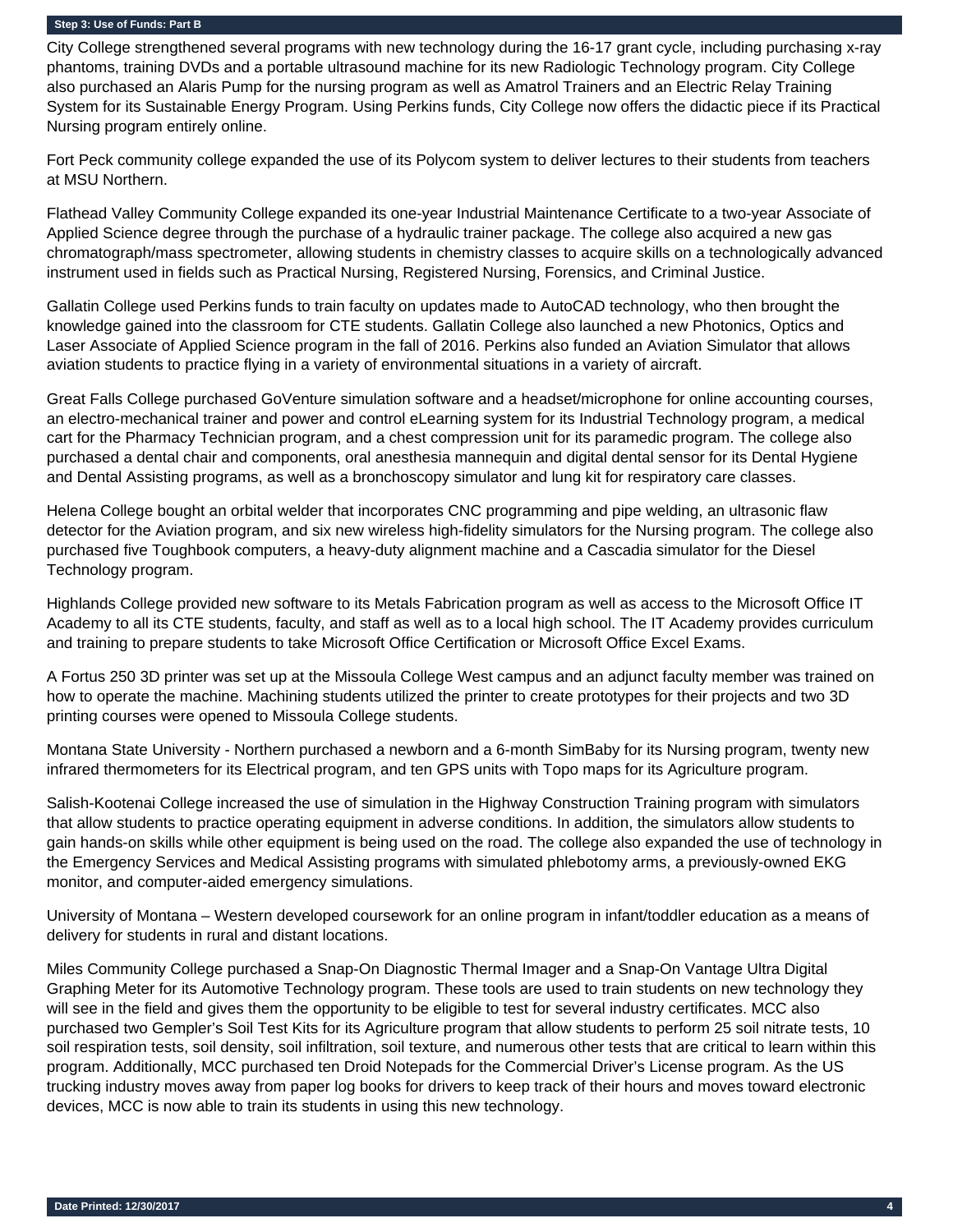Secondary Response:

The OPI continues to maintain websites and uses many different electronic methods to clearly communicate Perkins and CTE-related information with the secondary field. Our newest is the online statewide longitudinal education data system called 'Growth and Enhancement of Montana Students' or GEMS. In addition to general CTE and Perkins information, the e-mails communicated data collection requirements, submission of high school CTE Student Participation Reports (which are used to determine program approval), as well as an online link to complete an 'Intent to Apply' for Perkins monies for the coming year. School level report cards have now been moved to our website for LEA utilization and program review and improvement.

In 2016-2017, the OPI continued to utilize mass distribution e-mails and electronic monthly summaries to superintendents and those subscribed to the Perkins/CTE distribution list to provide up-to-the minute information regarding Perkins and CTE-related information.

Business Education Specialist Eric Swenson conducted three (3) one-day regional professional development workshops in August 2016 for Montana's secondary business educators. These workshops focused on instructional strategies and resources for teaching applications from the Adobe Creative Suite and utilizing the Adobe Education Exchange. Additionally, Business Education Specialist Eric Swenson partnered with Mick Karls, Regional Manager for EverFi, Inc., to provide training to teachers on the financial education and STEM curriculum available through EverFi's online platform. The workshops were held in Billings (August 3, 2016), Simms (August 5), and Missoula (August 9).

The Health Science Specialist hosted a Webinar for all secondary health science teachers on the use of phone Apps in the classroom that were featured at the National Health Science Conference in Louisville, KY. 3D software for Anatomy was also demonstrated and discussed (such as Z Space).

The Agricultural Education programs in Montana were provided with a Summer Update. This Update allowed teachers to receive hands on training in Agricultural Mechanics, they specifically looked at improving or creating a safety culture. Teachers participated in applying a ROPS roll over prevention system on tractors at Belgrade High School. Dr. Dustin Perry from MSU has been working with teachers across the state to improve student safety and safety culture in our high school programs.

Roger Hanagriff from The Agricultural Experience Tracker was also at summer update to show teachers how to navigate through the AET online record keeping system. Showing them how tricks to best utilize the system for their records and evaluation as well as students' records.

Family & Consumer Sciences Education Specialist organized and conducted a three-day professional development conference in Bozeman, "Linking FCS to Current Issues" in collaboration with MSU-Bozeman and Montana FCCLA for Montana's secondary Family & Consumer Sciences teachers. This workshop included local business tours to show how technology is used in textile manufacturing, food manufacturing and food production.

**3. During the reporting year, what professional development programs did your state offer, including providing comprehensive professional development (including initial teacher preparation) for career and technical education teachers, faculty, administrators, and career guidance and academic counselors at the secondary and postsecondary levels? On what topics?** 

State Response: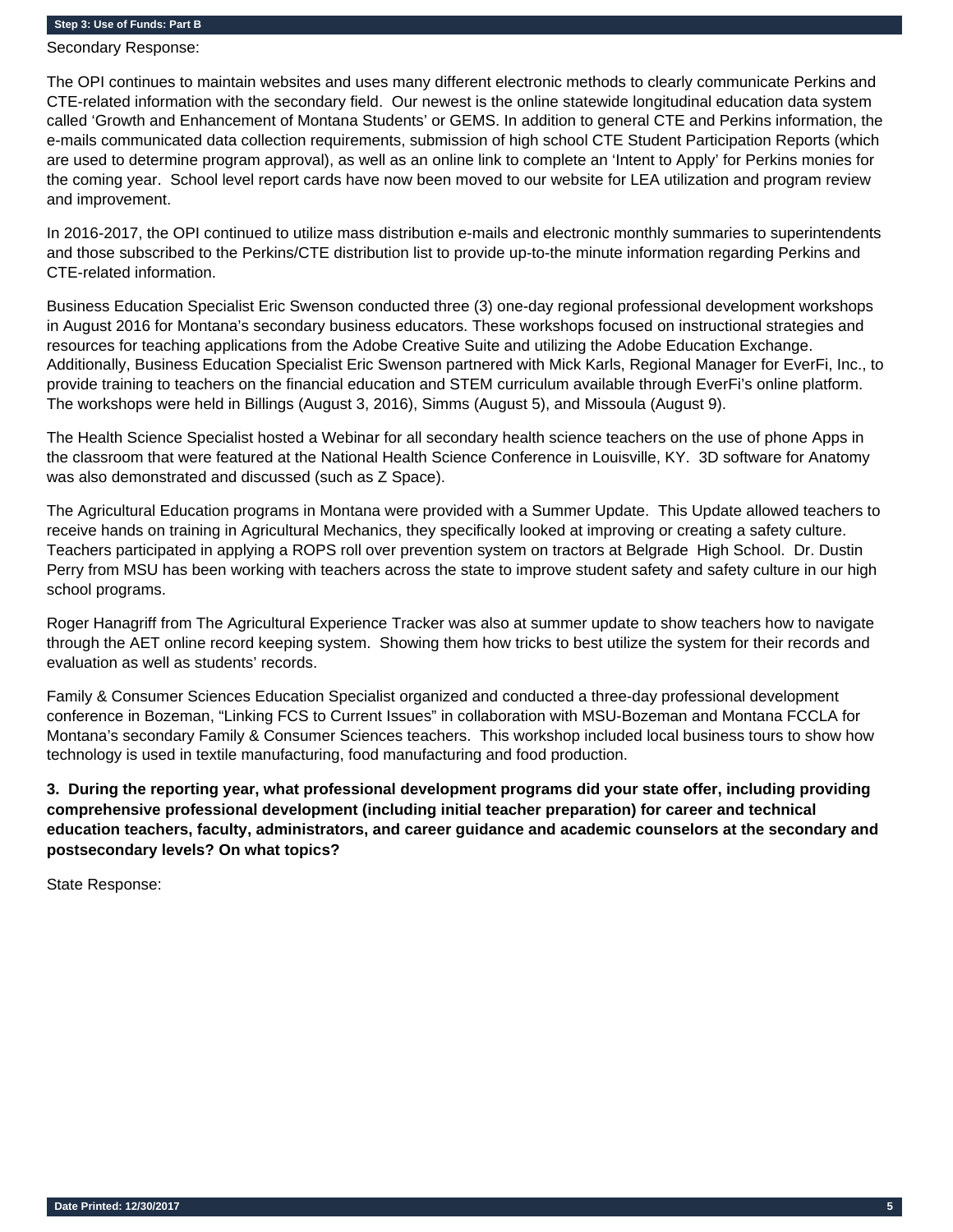As part of being awarded funds, campuses receiving a Big Sky Pathways grant attended two annual trainings, one in the fall and one in the spring. The fall Big Sky Pathways Coordinators Training was held in Helena September 22-23, 2016. The topics covered were: Perkins Reauthorization Update, Big Sky Pathways Brand and Branding Discussion, Best Practices, CTE Concentrator Data, Montana Department of Labor and Industry Workforce Pipeline Report, Non-Competitive Regional Service Areas for Administration of Dual Enrollment, Decreasing Barriers for Students to Take Placement Exams for Dual Enrollment, Campus Surveys, Home School Student Guidance, and the Impact of the Chase JP Morgan New Skills for Youth Phase I Grant. The spring training was held in conjunction with a best practices conferences of the National Alliance of Concurrent Enrollment Partnerships Western Regional Conference, held in Missoula Montana April 3 & 4. In addition to program staff, this event drew wide attendance from colleges across the state two-year, four-year, and Tribal. There was strong cross-sector, state and national presence in this conference. Special presenters included Steve Bullock, Governor of Montana, Joe Garcia, President of WICHE, Melinda Karp Community College Research Center, Clayton Christian Montana Commissioner of Higher Education. The conference covered a variety of topics including: Addressing disparity in rural areas, improving student transitions through teacher training and mentoring, accelerated learning in career academy models, building and maintaining high quality programs, student centered advising practices, scaling PTECH models to small and rural schools, building partnerships with business and industry to build program impact, talent pipelines via career mapping tools.

A Perkins Coordinator Training was held in Helena October 5-6, 2016. The topics covered were: Work-Based Learning, Perkins Reauthorization Update, Concurrent Enrollment, Best Practices, Quarterly and Final Reports, Fiscal Management and Time and Effort Reports, Technical Skills Assessments and Student Enrollment Data, Perkins 101 and CTE Dual Credit.

An additional Perkins Coordinator Training was held on March 22, 2016 – many coordinators joined via WebEx while others joined in-person in Helena. This spring training served as a Q&A for the 17-18 Perkins Local Application as well as updates/questions to any reporting or end-of-year activities for the 16-17 grant cycle.

Biweekly technical assistance calls were held for both Big Sky Pathway and Perkins Coordinators.

#### Postsecondary Response:

The Montana School Counselors Spring Conference was held April 2017 and featured a half day, off site special session on careers in the automotive industry. The event was sponsored by the Montana Auto Dealers Association and hosted by a local auto dealership Billion Auto Group. The event was designed to dispel the prevalent myth that work in the auto industry is low skill, low wage, dead end employment. It featured a site tour showcasing the technology involved in the service side of a dealership, the clean and collaborative work environment, and opportunities for advancement and continued training/education. The tour was followed by a panel session. The session featured employees from a variety of the dealership's divisions (service, parts, marketing, finance, management) to talk about their careers, compensation, advancement, continued training, and the education/training required for their position. Two colleges were also part of the panel. The colleges showcased the degrees/certificates they offered directly applicable to jobs in service and office, such as collision/repair, auto technician training, and bookkeeping. The colleges received information on careers that they can pass on to their students and parents as well as regional connections with colleges.

City College provided training to Nursing faculty in concept mapping by bringing in a Nursing expert to lead a workshop.

Gallatin College provided an AutoCAD faculty training project with the Design Drafting Program Director and an adjunct Design Drafting faculty providing instruction to 5 Interior Design faculty. Interior Design faculty were trained on AutoCAD for two hours and worked with instructors independently as needed for specific problem solving. This professional development assisted in bringing all the non-tenured track faculty up to the same knowledge level of AutoCAD and how to teach these skills to students in a consistent manner. Gallatin College also offered a professional development opportunity called the Summer Institute for High School Interior Design teachers. This training was completed the last week of June 2016 and fourteen Interior Design secondary instructors attended.

Great Falls College provided a welding professional development workshop on its campus for secondary welding instructors.

Flathead Valley Community College also provided a welding training and certification workshop on its campus for secondary welding instructors.

Helena College provided a workshop for local secondary automotive instructors where college faculty worked to align curriculum in the dual credit automotive course.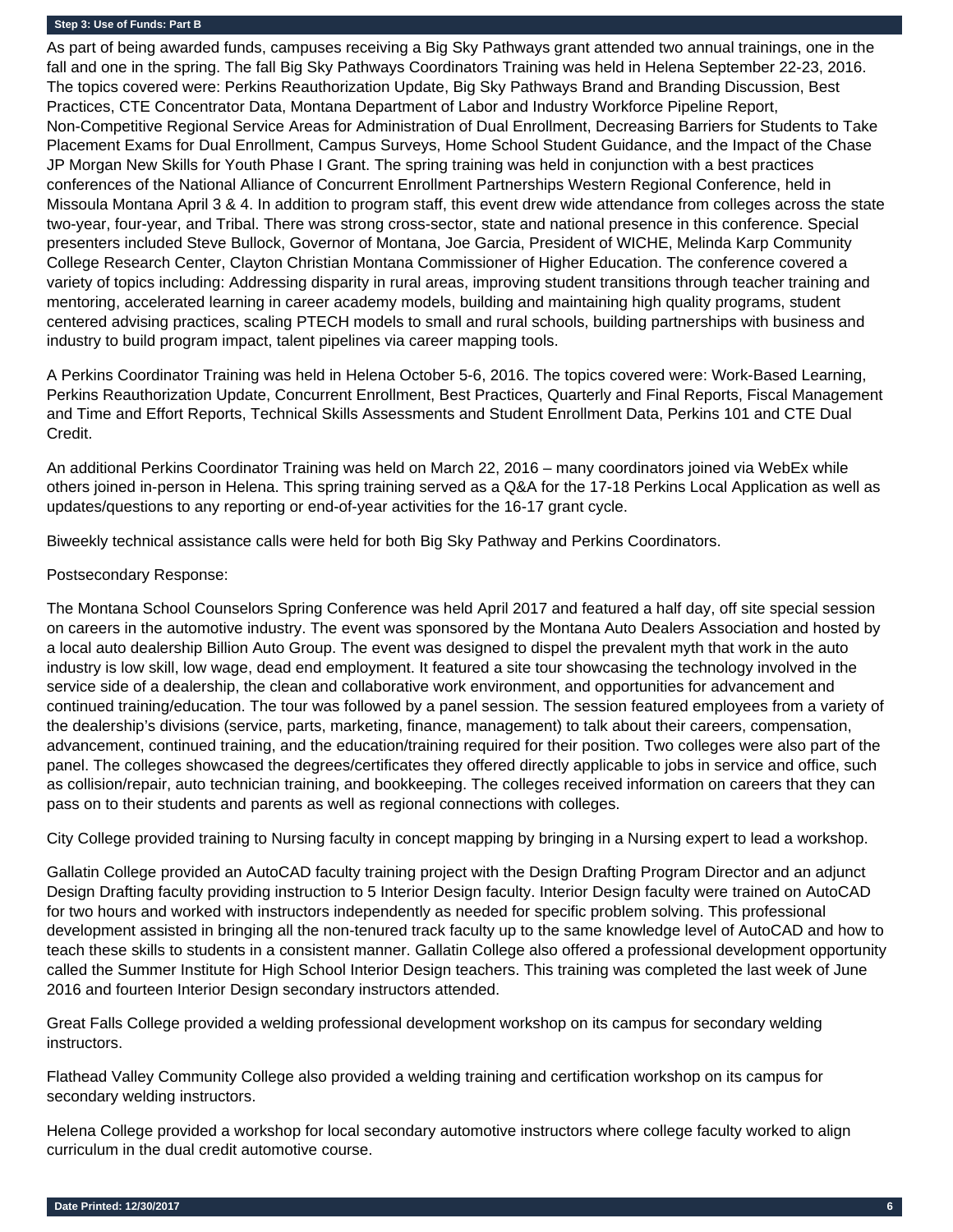In June 2017, Missoula College offered its annual Tips for Teachers Culinary Arts class for Food and Consumer Science teachers. This five-day class introduced a hands-on approach to principles and technics of authentic Gulf Coast Cuisine, including the history and influence that make the classic dishes from Florida to Louisiana. The objectives of the class were to describe the characteristics, functions, and food sources of the major ingredients and how to maximize authenticity.

Big Sky Pathways coordinators from all of MUS colleges that had BSP positions staffed attended the Montana Association for Career and Technical Education (Montana ACTE) institute in October, 2016 in Bozeman. The coordinators sent staff, presented, and/or participated as vendors at MT ACTE. Colleges, several of which bring faculty to present, serve as a resource for educators on BSP and CTE dual enrollment. This year's conference focused on building lasting connections with pathways coordinators, their faculty, and the CTE teachers. These conversations help build the colleges plan of work for the coming grant cycle. Additionally, Pathways coordinators participated in the Montana Postsecondary Educational Opportunities Counsel fall counselor update and attended regional college fairs hosted by the Montana Post Secondary Educational Opportunities Council (MPSEOC).

#### Secondary Response:

On October 19, 2016, the 'New CTE Professionals Workshop' was held in Bozeman. This free, one-day, professional development opportunity was designed specifically for CTE teachers in their first, second, or third year of teaching. Topics of training included Perkins funding, State CTE funding, Advisory boards, professional organizations, Montana's Big Sky Pathways Initiative and the development of Programs of Study, CTE and program-area standards and guidelines, and Career and Technical Student Organizations (CTSOs). A total of 31 CTE teachers, one administrator, one secondary counselor, five OPI CTE Staff, and six CTSO State Directors attended.

## Business Education

In August 2016, three (3) regional professional development workshops were held for Montana' secondary and post-secondary business education professionals. The Montana Business Education Summer Update Workshops provided opportunities for Montana business educators to gain hands-on training, instructional resources for the classroom, and to network with colleagues and new business educators from all across the state of Montana. The workshops were held at Skyview High School in Billings (August 3), Simms High School (August 5), and Sentinel High School in Missoula (August 9). Each workshop focused on instructional resources for teaching graphic design, web design, and multimedia development with the various applications available via the Adobe Creative Cloud and Adobe apps for notebooks/tablets. The Billings session was led by Plevna High School business teacher Bertha Kirschten and Hardin High School business teacher Julie O'Dell, with the Simms session led by Simms High School business teacher Jenny Rohrer, and Sentinel High School business teacher Cindy Schultz led the Missoula workshop. Additionally, Business Education Specialist Eric Swenson provided all attendees with a new Montana Business Education Curriculum Resources binder which included the new Framework for Business Education in Montana curriculum guide, the listing of all Montana K-12 course codes and descriptions used for OPI school staffing reporting in TEAMS, the new National Standards for Business Education, a copy of the Common Career Technical Core standards, and a draft of the new Montana Secondary Business and Marketing Education and Secondary Cooperative Work Experience guidelines. Mick Karls, Regional Manager for EverFi, Inc., provided training to teachers on the financial education and STEM curriculum available through EverFi's online platform. EverFi, Inc., is the leading education technology company focused on teaching, assessing, and certifying students in the critical skills they need to thrive. EverFi's cutting edge digital courses are provided at no charge to schools via partnerships with private-sector leaders and forward-leaning foundations and non-profits. All three workshops were offered at no cost to attendees.

During the 2016 Business Professionals of America, Montana Association Fall Leadership Conference (October 2-3, 2016), Business Education Specialist Eric Swenson provided technical assistance and resources for new and veteran local chapter advisors regarding updates and additions to the Framework for Business Education in Montana and the Montana K-12 Course Codes and Descriptions Reference Manual for Business and Marketing Education. Details regarding CTE and business education professional development opportunities for the 2016-2017 school year were also provided.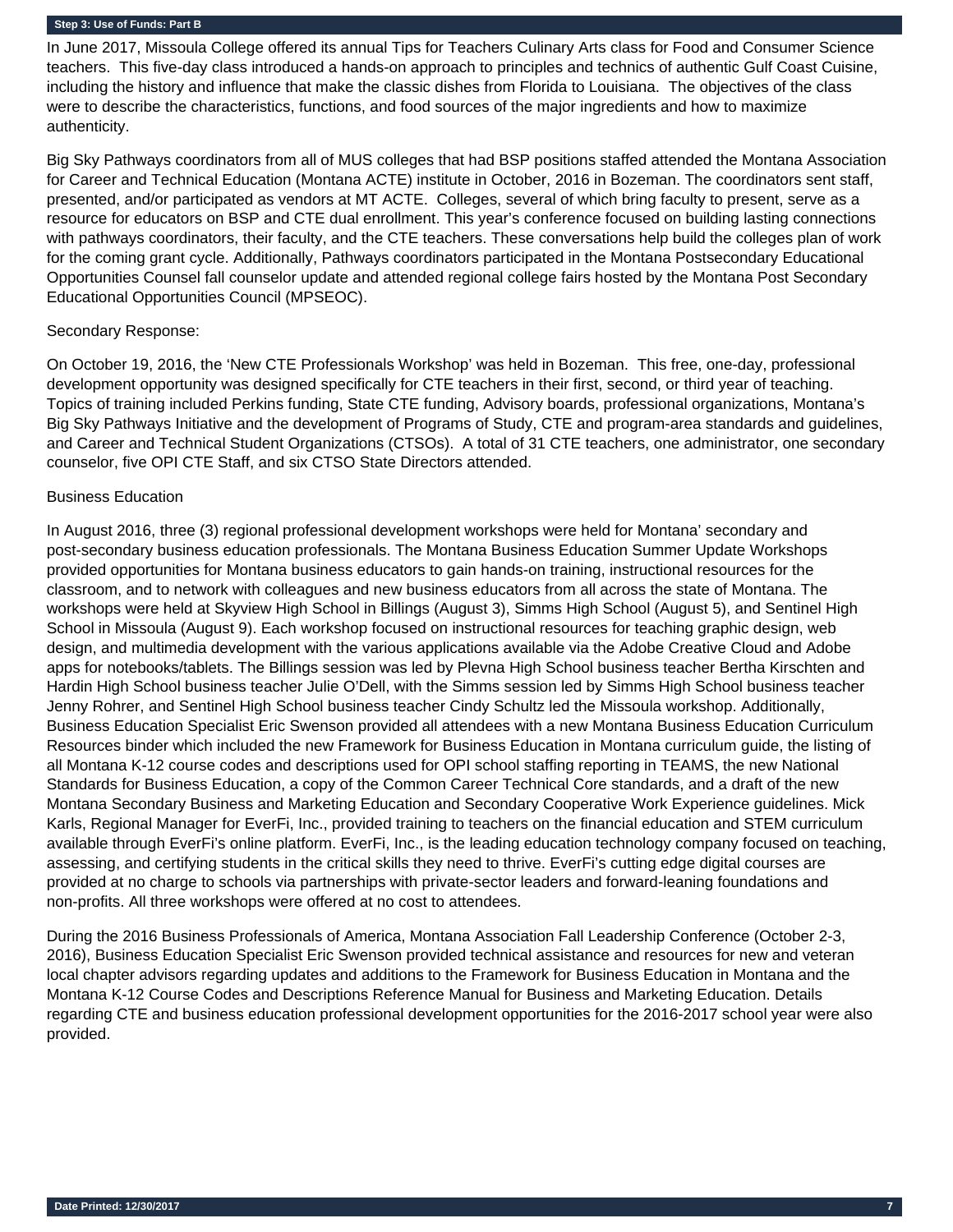On October 20, 2016, Business Education Specialist Eric Swenson presented a professional development workshop for Montana's business educators in attendance at the Montana Association of Career & Technical Education Fall Institute. The workshop, titled Business Education Update 2016: A Business Education/Montana CTE 101 Session, provided attendees with resources and information from the new Montana Business Education Curriculum Resources Binder and information regarding Montana CTE Funding, Montana Perkins and Big Sky Pathways, and Professional Development Opportunities.

On November 10, 2016, Business Education Specialist Eric Swenson presented a professional development session for the business education teacher preparation program at the University of Montana in Missoula. The session included information pertaining to national and state business education and career and technical education curriculum standards and guidelines, Perkins and state career and technical education funding and related requirements, Montana's Big Sky Pathways initiative, and ideas and resources for starting and advising a career and technical student organization.

In addition, Business Education Specialist Eric Swenson also provided training and instructional support to the students of the business education teacher preparation program at the University of Montana-Western in Dillon throughout the fall 2016 semester. Some the topics covered included principles and philosophies of career and technical education, business education curriculum development and resources, developing Big Sky Pathways, using the web-based career guidance system Montana Career Information System (MCIS), advising a Business Professionals of America or DECA chapter, and the importance of membership and active participation in professional organizations.

During the 2017 Western Business Education Association Conference, held February 17-20 in Bozeman, Business Education Specialist Eric Swenson presented a professional development session titled 'No Shoes, No Shirt . . . No Dice??? Active Learning Tools from the Dollar Store and Your Junk Drawer'. In the workshop, attendees gained hands-on experience in implementing and participating in some active learning tools for the business education curriculum. All activities could be developed using games, office supplies, toys, and tools teaches may already have in their classroom or in storage—either at home or school. Participants gained the knowledge and skills to develop active learning tools; received resources to incorporate active learning tools into a variety of business education curricula; shared ideas for implementing the various active learning tools; and gained strategies to enhance their level of instruction and student interaction through using and adapting the active learning tools presented.

#### Agriculture Education

Throughout the year agricultural education teachers had various opportunities to attend professional development. In the fall they can attend one of eight District Leadership Sessions, where they receive updates about the FFA (CTSO) where they hear about new state and national policies. These updates were provided by Jim Rose Montana FFA Advisor.

#### Family & Consumer Sciences Education

During the month of August, Family & Consumer Sciences Education Specialist Megan Vincent organized and conducted a three-day professional development conference in Bozeman, "Linking FCS to Current Issues" in collaboration with Montana State University-Bozeman and Montana Family, Career and Community Leaders of America for Montana's secondary Family & Consumer Sciences teachers. This workshop included local business tours to show how technology is used in textile manufacturing, food manufacturing and food production. Additional topics included an Early Childhood Education workshop on brain development by a guest speaker from Georgia, Farm to School/Harvest of the Month workshop, Farm to Early Care and Education workshop, FCS Advocacy Tools, Early Childhood Education academic activities, Say Yes to FCS workshop, the State of Montana CTE, and work session time to put all the learned information into an action plan. Speakers included the conference organizers as well as university faculty members, FCS professionals, and business/industry experts.

In October 2016, Family & Consumer Sciences (FCS) Education Specialist Megan Vincent presented a professional development session for the Family & Consumer Sciences teacher preparation program students at Montana State University. The session included information pertaining to school funding, meeting local, state and national standards, national level FCS work, program promotion, advocacy and ProStart.

In October 2016, FCS Education Specialist Megan Vincent presented an OPI update to all FCS teachers in attendance at the Montana Association of Career & Technical Education Fall Institute which included important deadlines, updates and resources. In April 2017, Megan Vincent presented a breakout session workshop on current FCS/CTE updates in Montana for FCS professionals at the annual Montana Association of Family & Consumer Sciences conference.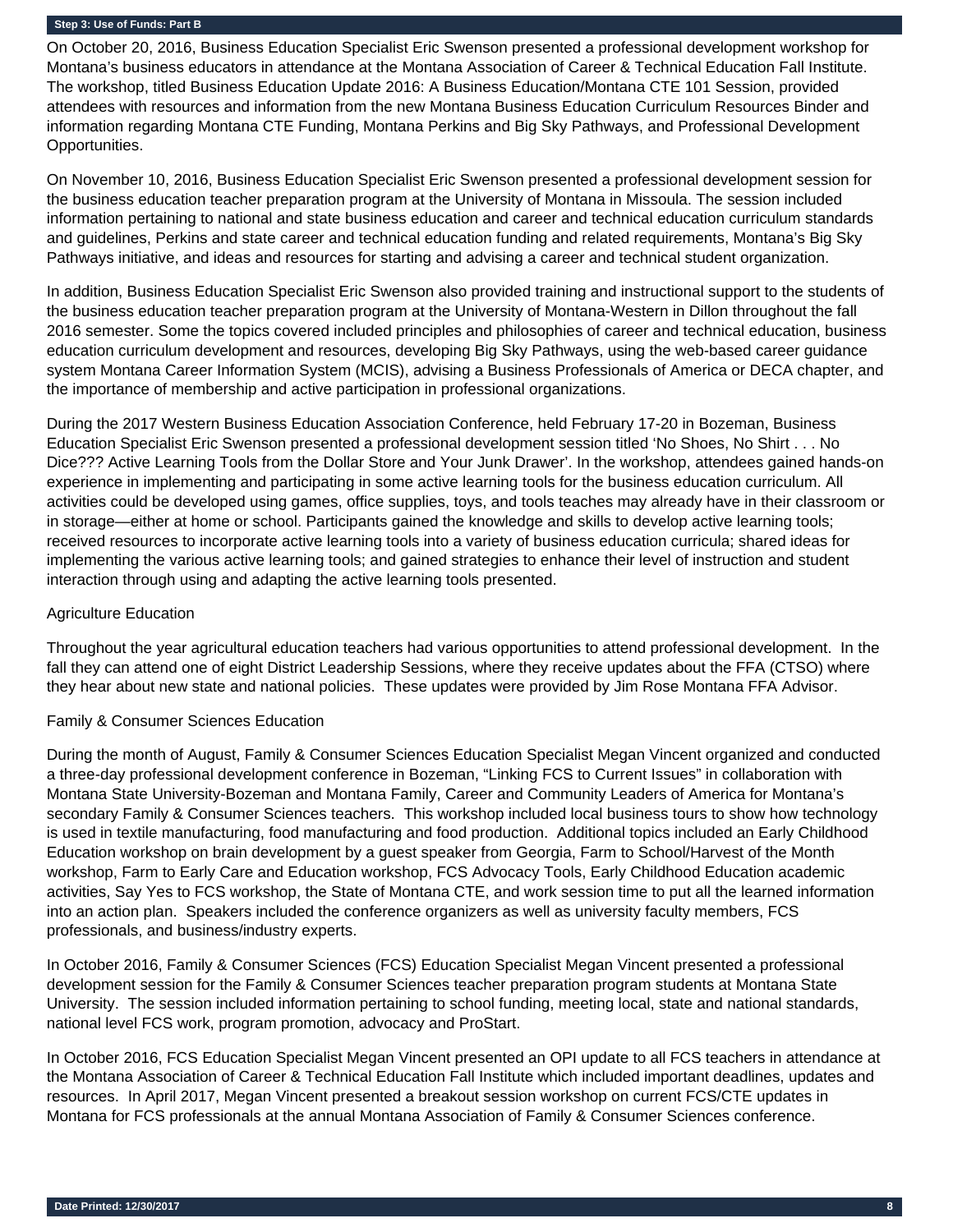In June 2017, Missoula College offered its annual Tips for Teachers Culinary Arts class. This five-day class was led by Chef Suzanne Phillips. The class helped FCS teachers to build a repertoire of lessons and industrial kitchen skills on Gulf Coast Cuisine including hands-on approaches, techniques, history/influence, ingredients/methods, characteristics and menu planning/preparation. Also in June 2017, Gallatin College offered a two-day summer Interior Design Workshop – Construction of Curriculum in Secondary Ed in Interior Design.

This course engaged those teaching Interior Design at the High School level in discussions and hands on labs to update Interior Design pedagogy. Tools and techniques used by practicing Interior designers were presented to update skill sets and lesson plans. This class also referenced current trends in Interior Design teaching and learning, with special focus on the social, economic and environmental forces driving change in design.

#### Health Science Education

Initial teacher preparation in health science is done through a two-week online course and externship.

During MT ACTE, the health science track incorporated master trainer Kim Smith on Brain-based Learning Games in health science. Teachers also went to Riverstone Health for a Public Health immersion and walking tour of the community. The teachers also job shadowed in several departments at St. Vincent's Medical Center.

A separate professional development was offered in May 2016 for the Biomedical Science teachers at SpectrUM Science Center (Brain Research) and at the University of Montana Skaggs Building. Secondary teachers worked alongside biomedical science professors to discuss academic integration and project-based learning. Seniors from the biomedical science programs held a senior project symposium.

## Industrial, Trades, and Technology Education

Don Michalsky, Industrial trades and Technology Education Specialist, assisted in planning, attended, advertised, supported, and in some cases helped to facilitate Professional Development Activities, at the State SkillsUSA Leadership and Skills Conference, April 2017, where purposed updated changes within the conference were introduced and discussed.

At the National SkillsUSA Leadership and Skills Conference, Louisville, KY, June 2017, numerous Professional Development opportunities and mini-sessions were provided by business and industry, and were made available to teachers, parents, and chaperones. Some of the newest learning and testing simulators were available to experience on-site.

The annual TEKNOXPO (techno-expo) conference was held in Havre, April, 2017, for secondary teachers and students. This hands-on learning environment gave attendees the opportunity to experience state-of-the art technologies associated with programs available at MSU-Northern-College of Technical Sciences. Activities focused on Agriculture, Automotive, Construction and Diesel Technology careers. Teachers had the opportunity to interact and attend presentations from several major companies representing a variety of career areas. Many of the subjects addressed by industry were directly related to student preparation for entry-level employment within the correlated industry. Participating companies supplied virtual and physical equipment for teachers and students to explore a hands-on experience, including actual heavy equipment operation. The companies also offered tailored sessions for those students seeking additional career information. Basic entry-level skills were a recurring theme as well as emphasis on non-traditional employment opportunities.

June 2017, a 16-hour Mastercam professional development workshop for teachers was held in conjunction with Northwest Technical Products. Teachers learned Computer Aided Design (CAD), Computer Aided Manufacturing (CAM), and Computer Numerical Control Machining (CNC) using the latest manufacturing processes while developing a manufacturing unit that could be implemented within their own programs. 2D and 3D machining processes were covered using the CNC mill, with emphasis on creating high speed tool-paths.

A 40-hour Welding Certification Professional Development Workshop was held at Flathead Valley Community College on June, 2016.

The Welding Workshop provided high school teachers the opportunity to earn welding certification that would help them prepare their students to earn Dual Credit in certain designated postsecondary coursework. All high school teachers who participated were able to earn at least one American Welding Society (AWS) certification, which is achieved using strict parameters and passing a destructive test performed by an AWS certified inspector.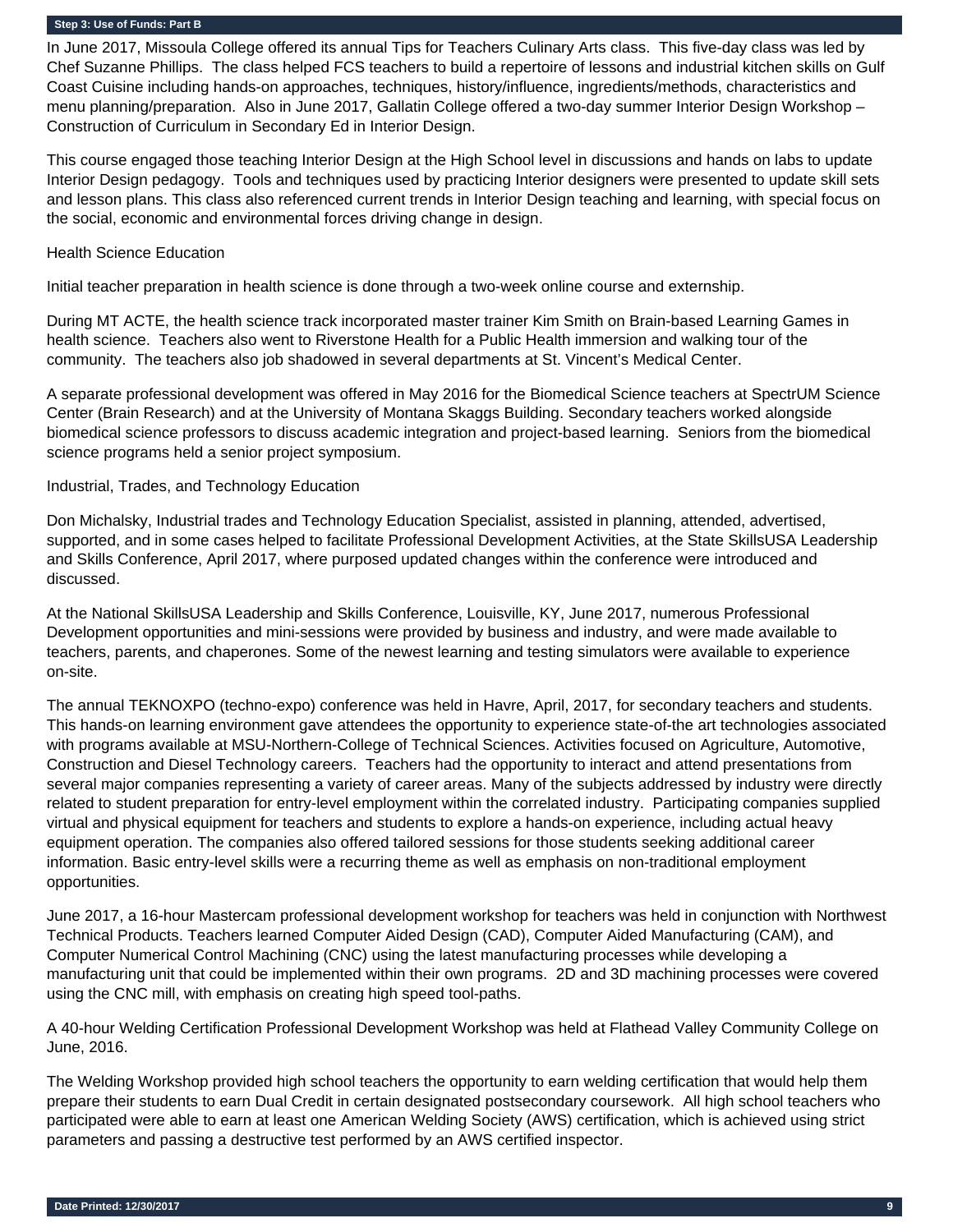Teachers who earned an AWS certification, are qualified to prepare their own students to earn a certification by arranging for an AWS certified inspector to be available for students to participate in the testing process at a later date.

Great Falls College offered a 30 hour Welding Workshop for teachers. Attendees were able to choose specific Welding processes and positions on which they needed to improve their skills. Class size was limited to 20 participants in order to provide time for one-on-one instruction.

A two-day CWB Welding Instruction was offered in February 2016, at two separate locations (Kalispell & Lewistown). The opportunity provided a two-day interactive course designed for secondary and postsecondary instructors to learn and innovate Welding curriculum and how to use it in their respective institutions,

Because of the tight schedule of multiple industry sponsored Snap-on Tools Certification Training Workshops that were offered at the Helena College Airport Campus in June 2016, not all sessions were available to all attendees. A three-day Precision Measuring trainings was again offered and open to teachers and students in the spring of 2017. Industry Certificates were issued to those attendees achieving a minimum score of 90% in each of the five modules.

Various Automotive Training Sessions are available for Montana instructors, from Portland Community College, Portland, Oregon. The training they offer covers both Automotive, Hybrid, and Diesel Technology. These training workshops are usually offered in May and June, giving instructors an attendance window that is workable.

The Montana Association for Career and Technical Education (Montana ACTE) held an institute in October of 2016 in Bozeman. The institute, entitled "Fast Track to Careers" highlighted CTE as a strong, driving force behind the future success of Montana students. Keynotes and primary sessions focused on the Common Core and the role of CTE within the Common Core. Approximately 175 career and technical educators were served: 38 in FCS, 30 in industrial technology, 25 in business, 45 in agriculture, 2 in health science, 27 post-secondary and 10 administrative staff.

## **4. During the reporting year, how did your state provide preparation for non-traditional fields in current and emerging professions, and other activities that expose students, including special populations, to high skill, high wage occupations?**

#### Postsecondary Response:

Gallatin College hosted an event called "Manufacturing Day" that focused on Photonics, Welding, Design Drafting and CNC Machining. At least 10% of the students that attended were female students. Currently, one out of nine students (11%) enrolled in the Photonics program at Gallatin College are female. This event was held April 11, 2017 with 55 students, high school officials and industry members in attendance.

Great Falls College supported the "Trades Rodeo," which served 105 students from eight local and regional high school districts as well as two local middle schools that brought approximately 80 eighth-grade students to the event. Participating vendors included Great Falls College MSU and GFC MSU Welding Program, Missoula College, MSU Northern, Highlands College and Helena College. Other participating organizations were Montana Operating Engineers, Carpenter's Union, Job Service, Salon Academy, JATC Apprenticeship, Institute of Upper Midwest, Great Falls Emergency Services, and Army National Guard. Because students of both genders were invited, this event provided an opportunity to reach younger students and influence non-traditional students to consider these fields.

Helena College hosts an event each year to encourage women to enter the trades called "Women In Gear." This events goal is to attract women into the non-traditional fields of machining, welding, diesel technology, aviation, and automotive maintenance. Helena College also hosted a "Helena College Day," which was held at the Lewis and Clark County Fairgrounds where all the college's programs took equipment and exhibits out to display to the public. This event was an opportunity to showcase non-traditional fields to students of all gender and ages.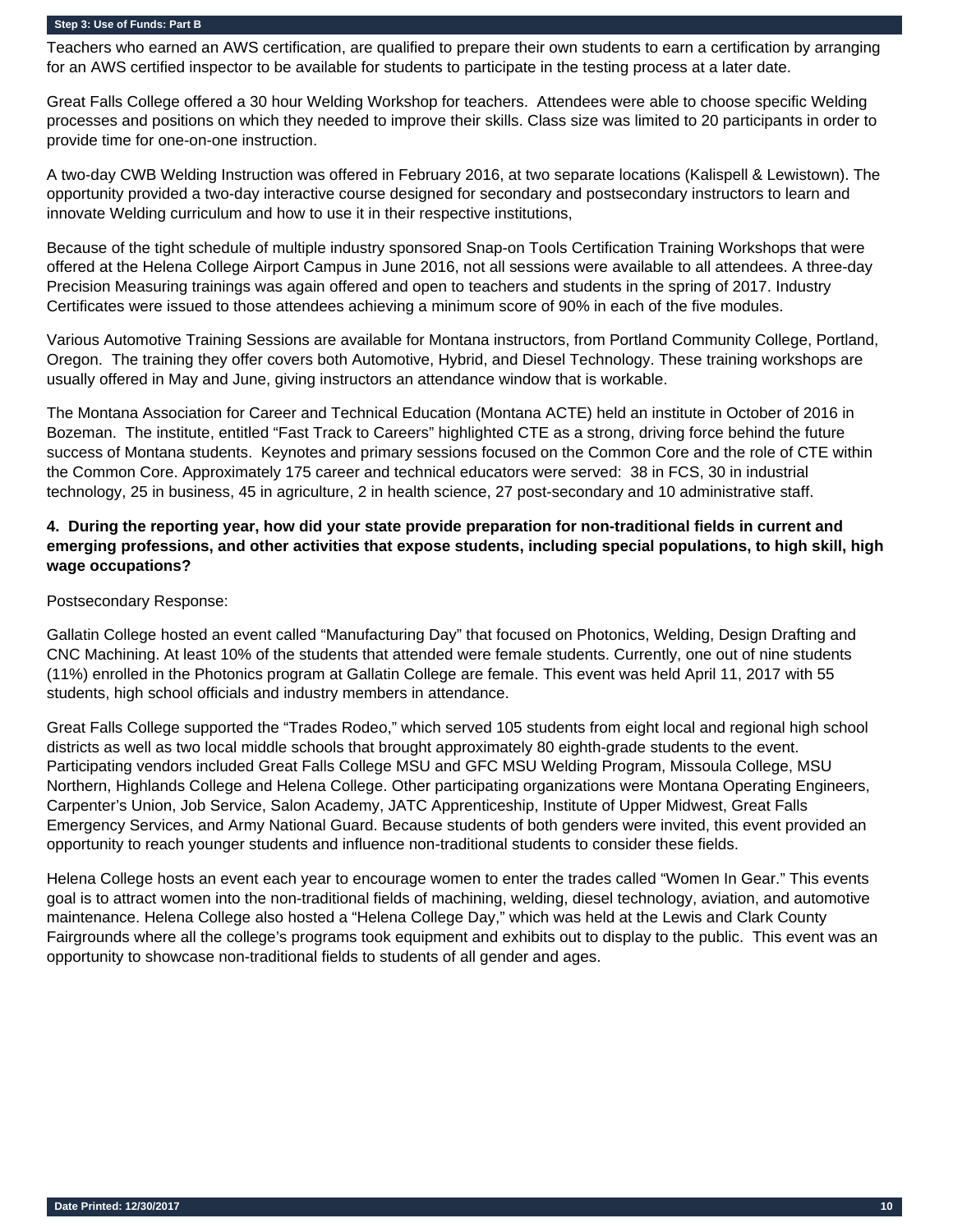Missoula College hosted an "Industrial Expo" for the second year in a row. Approximately 110 juniors and seniors from 10 different high schools attended, accompanied by one to two counselors and/or Industrial Technology instructors from each school. Missoula College Industrial Technology students led the high-school students on tours and described each program as well as shared their thoughts on their program of study. The students participated in many hands-on activities and met the faculty from the six Industrial Program Departments as well as representatives from University of Montana Career Services, Admissions, and Reach Higher Montana. The Commercial Driver's License instructor also showed the students features of a truck. The Expo was once again met with enthusiasm by Industrial faculty, Post-Secondary Partners, and students. Additionally, the Missoula College Industrial Technology Department hosted two instructional sessions for the YWCA Girls Representing in Trades (GRIT). One session presented information about the Welding and Carpentry Programs. The other session spent one day on welding, one day on carpentry, and one half-day learning about heavy equipment operation where the students had hands-on simulator instruction. The rest of their time was off-campus learning about automotive, bicycle repair and maintenance, Home ReSource, and other community resources. Each session included team building activities and other activities to help the young women understand the gender challenges that women can face in the male dominated workplace. Each of these experiences involved female Missoula College students who volunteered their time to serve as an instructor/mentor.

MSU-Northern held an event called "Women in Traditionally Male Dominated Fields" on February 9, 2017. The purpose of the event was to provide an overview about being a female employee in trades such as electrical, plumbing, welding, automotive, diesel, agricultural mechanics, agricultural technology, criminal justice and civil engineering. MSU-Northern also held it's popular "TekNoXpo," which brought 137 students to campus from 19 local and regional high schools for a day of hands-on learning activities that showcase the types of careers students can pursue with the degree/certificate options offered.

Highlands College held "Trades Days," bringing southwest Montana students to campus to showcase CTE programs. Students were introduced to pathways in automotive, carpentry, welding and machining. Students toured labs and teamed up with current Highlands College students who gave them a hands-on experience.

Salish Kootenai College developed a set of materials for high school females that highlighted the college's pathways in Information Technology. These materials were used at local high school career and college fairs with the intention of attracting female students to learning about Information Technology opportunities in both secondary and post-secondary education.

Flathead Valley Community College used Perkins funds to pay for 33% of the full-time ABE Coordinator salary, who provided both career guidance and counseling to students pursing their high school equivalency certificate and to deliver a bridge curriculum for non-traditional students transitioning to college. In addition, the ABE Coordinator developed and delivered contextualized curriculum for students entering CTE college classes, helped ABE students prepare college success strategies and followed up with the students after they entered college to continue providing guidance and counseling.

#### Secondary Response:

Non-traditional funds were used to support the salaries of the Educational Specialists in the career fields of Family and Consumer Sciences, Health Science, and Industrial, Trades, and Technology Education. In addition, funds were utilized to support the travel expenses related to leadership conferences, regional teacher trainings, as well as materials created and purchased to support the work done to attract and retain non-traditional students into non-traditional career areas.

Family & Consumer Sciences - non-traditional monies were used to support the Montana FCCLA State Leadership Conference to encourage participation of males in the Family & Consumer Sciences field. Hour long educational workshops were offered including topics such as How to Pay for College, Teen Peer-to-Peer Traffic Safety Program, Houston-We have a Problem, Interior Space Planning & Design, Falling in Love with Yourself, Giving Proper Recognition, Does Money Grow on Trees, Wholly Guacamole, Dressing for Success, Harvest of the Month, Credit Score Millionaire, Own it with Personality Styles and Leadership, and Let's Dance. For the second year, we hosted the College & Career Readiness Fair which highlighted the non-traditional fields in FCS and other CTE areas to all attendees. The FCS State Program Specialist, Megan Vincent, along with Montana State University and Montana Family, Career & Community Leaders of America offered a Family & Consumer Sciences Profession Development Conference in Bozeman in August of 2016. Woven throughout these sessions were discussions on creating gender neutral programs/classrooms, and ways to market the FCS curriculum to both genders to work on increasing male enrollment in the FCS classrooms.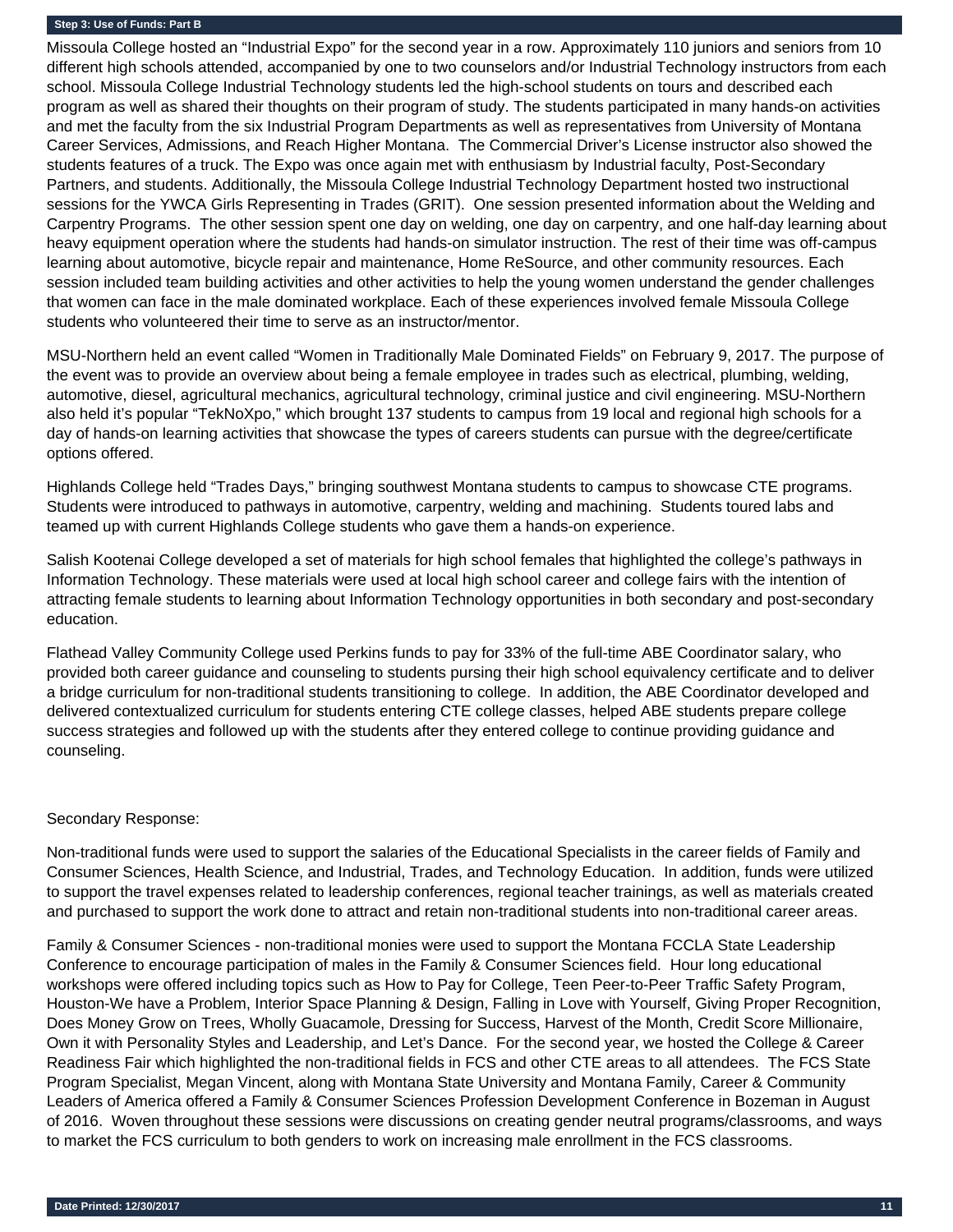Health Science Education - All health science teachers are providing career information by introducing non-traditional role models such as male nurses, male-female Life-Flight teams, and male radiologic technicians. This was done by collaborating with hospitals for job shadowing and through specific recruitment of HOSA judges for the State Leadership Conference that were representative of non-traditional areas.

 Industrial, Trades, and Technology Education - The annual SkillsUSA State Leadership and Skills Conference was attended by about 39% female students, who competed in not only Leadership Contests, but in Automotive Technology, Carpentry, Welding Technology, and Power Equipment Technology Contests. In addition, 36% of high school students who participated in the MSU-Northern TEKNOXPO professional development activity in April 2017 were also female students.

Several former MSU-Northern female program graduates, who are currently employed in non-traditional fields, presented occupational information at the TEKNOXPO (techno-expo) mentioned above. These female presenters provided facts about employment opportunities for females in the Industrial Trades and Technology Education Pathways—specifically in Automotive, Diesel, and Welding careers. This strategic plan was put in place to help encourage females to explore more non-traditional coursework during their high school studies.

 In addition, female judges and assistants are utilized whenever possible during contest facilitation during the SkillsUSA State Leadership and Skills Conference. The secondary Welding contest chairperson, a female, is also the Welding instructor and department head at MSU-Northern. She makes a special effort to present insight to both male and female students on how to successfully pursue a career in fabrication, welding, and metallurgy.

 SkillsUSA leaders and chapter advisors use video segments from the State Leadership and Skills Conference to highlight skills being tested at the conference. These video clips are featured on the state's SkillsUSA website to illustrate female students competing in stereotypical male careers, such as Automotive Technology, Carpentry, Welding, and Power Equipment. Posters were used to raise awareness of non-traditional careers in Industrial, Trades, and Technology Education; and advisors displayed similar posters in their classrooms to encourage non-traditional participation. Many of the State Conference contestants were female competing in non-traditional events, of which numerous females were ranked in the top three contest positions.

## WOMEN IN GEAR

Helena College offered the" Women In Gear Program" in October, 2016 at the Airport Campus. The main sponsors are The Boing Company, The Montana Contractors Association, and Big sky Pathways.

Female attendees were able to experience introductory skills in Welding, Automotive, Machining, and Health Occupations.

Manufacturing Opportunity for Parents and Students,

In September 2016 Spika Design & Manufacturing in Lewistown, MT hosted over 500 students for an in-house, demonstration on manufacturing processes. Many of the undertakings were designed to be hands-on activities based on the grade level of the students, as many of the participants were from area grade schools.

Spika Design & Manufacturing is a World-Class manufacturing company that specializes in the engineering and manufacture of structural aluminum products for such consumers as all branches of the military, aerospace, and manufacturing industries. All products and manufacturing processes meet ANSI and OSHA standards.

Both male and female tudents were introduced to and experienced: Plasma Cutting, CNC Machining, Blueprint Reading, calculating and constructing devices requiring selection of gears (after watching the gears being made) to achieve a certain gear ratio, along with activities that included Electrical simulations.

In addition, during the preceding evening, parents and instructors were offered a plant tour and the opportunity to experience first-hand, the various stations that were set-up for students.

Great Falls College brought their mobile welding lab along with a certified AWS welding instructor to help with the large number of participants.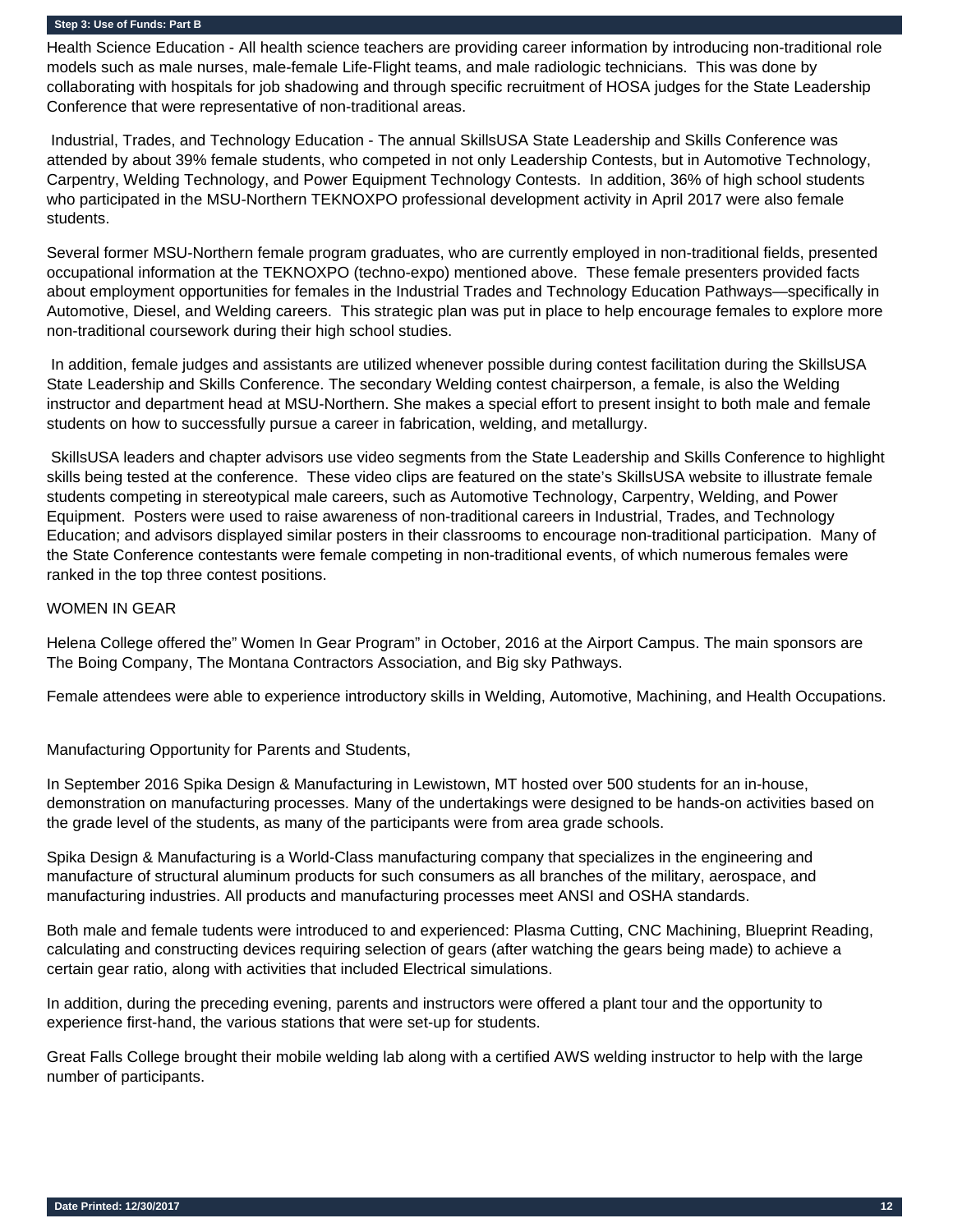Spika Design and Manufacturing is truly a visionary company who wants to educate students, instructors, parents, and councilors and to dispel the stereotype of past manufacturing practices, and how it has evolved into a high technology industry. Several of the current employees were introduced to Spika Design and Manufacturing through this activity when they were attending High School

## **5. During the reporting year, how did your state provide support for programs for special populations that lead to high skill, high wage and high demand occupations?**

Postsecondary Response:

Highlands College worked with their faculty advisors to provide peer mentoring for students with an emphasis on Perkins special population students. The college also developed and implemented a student-parent program that assisted single parents with academic support and allowed students to bring their children to campus while they received tutoring services.

City College provided extra academic support to assist single parents and displaced homemakers in its online Practical Nursing program, in addition to providing information and encouragement to apply to the Horatio Alger Scholarship to single parents at the college. Three students received this scholarship.

Flathead Valley Community College placed short video clips/modules within D2L (FVCC's learning management system) that could be useful for both Adult Education students transitioning into CTE coursework or those who were already in their beginning CTE courses. These modules target the students who need remedial/refresher modules to be successful in their classes and are available to all CTE faculty to access for their students who need special assistance. In addition, FVCC developed a workforce/career readiness course for CTE students.

Great Falls College hired an Assistive Technology Assistant who provides students with disabilities in using technology to help them with learning, studying, reading, testing, etc. The college also conducted a Start Smart workshop to provide students with salary negotiating skills.

Missoula College continued a bridge program that partners with the Lifelong Learning Center, which serves Adult Basic Education learners in Missoula, to provide newly admitted CTE students instruction in math, writing, contextualized reading, study skills, time management, computers, Moodle, CyberBear, and e-mail. The Lifelong Learning Center faculty and staff are trained to provide pre-college assistance to special populations, single parents, and displaced homemakers. The Lifelong Learning Center also collaborates with Disability Services, the Academic Advising Center, Career Services, and the TRIO EOD to support all students, including Perkins special populations.

Helena College held two Career Cluster Seminars, one for Health Science and one for Office Technology. The Seminars featured panelists from the business sector, students, and college instructors, enlightening participants about employment opportunities and providing a great venue for college, ABE, and high school instructors to collaborate. Enhancing coordination with ABE, ABE students also attended. Helena College also hosted MCIS and Smart Start trainings for ABE students.

The Salish Kootenai College Director of Academic Success offered a four-day Bridge Program for Adult Education students. The Bridge Program was offered during the summer to prepare ABE participants and completers for the transition to college. The Bridge Program included career exploration, financial aid and scholarship options, an overview of college matriculation processes, and an introduction to college success skills. The Bridge was taught by SKC's Department of Academic Success, which currently houses SKC's ABE program. ABE students who participate in the bridge program have a higher success rate in their first quarter of college and understand and seek out SKC resources to support academic and personal success. Students also feel connected to the academic advisor in their chosen CTE major. Individuals who attended the entire four-day bridge were provided with one 3-credit tuition waiver upon enrollment at SKC.

## Secondary Response:

The OPI's CTE division continues to collaborate with the Special Education division through the State Improvement Grant (SIG) to recruit and/or facilitate the entrance and retention of special populations and disadvantaged persons into existing career and technical education programs or other education and training; and provide the targeted populations with an access point into a seamless, linked system that promotes their successful attainment of educational and career goals.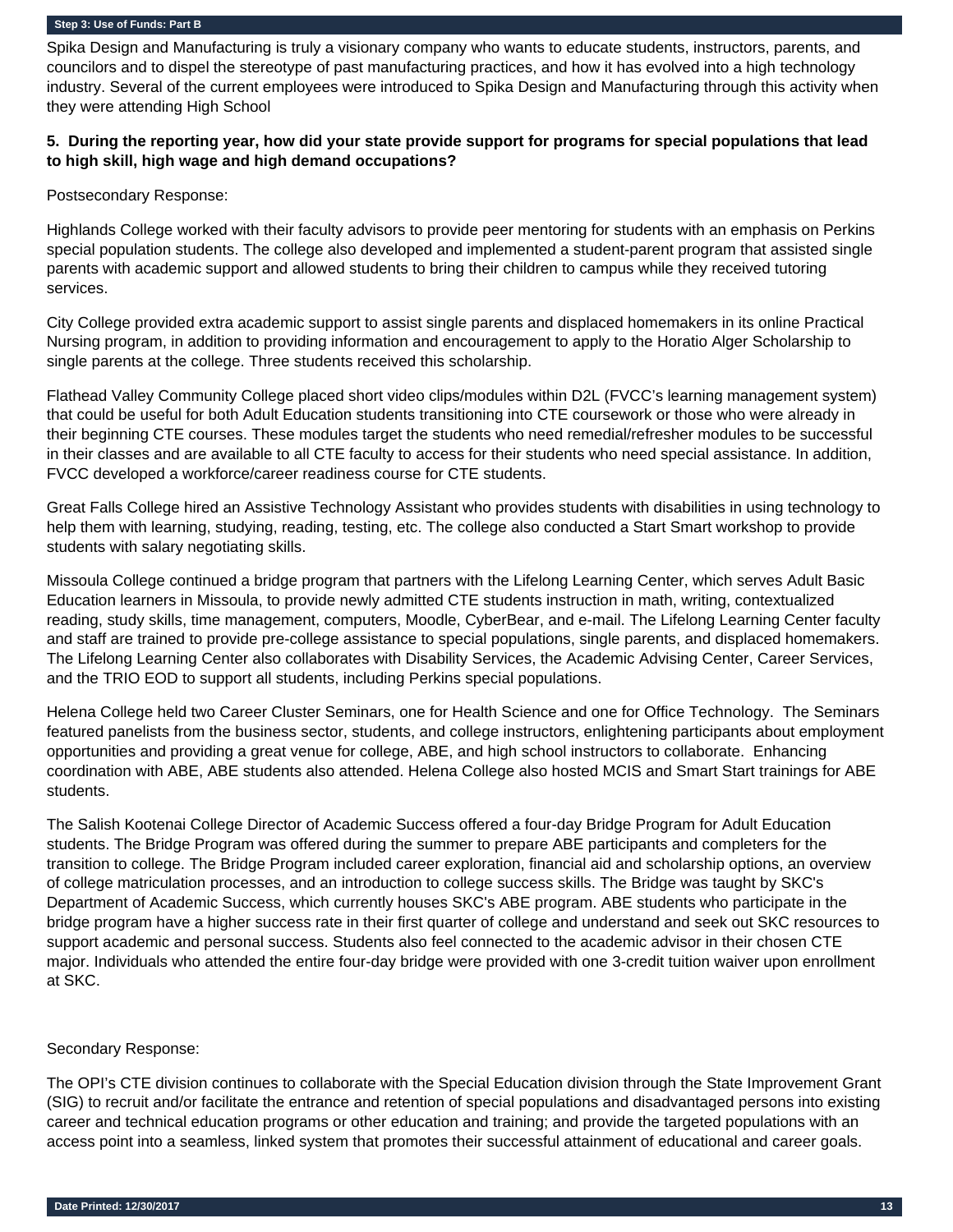The Health Science Education Specialist piloted behavioral health lessons/curricula at one of our reservation high schools to introduce careers in behavioral and mental health; one of the highest healthcare workforce needs in the state. This high school represents many special population categories as outlined by Perkins legislation. The course followed a traditional Health Science Exploration/Human Body Systems course. Students were both juniors and seniors. Initial evaluations indicated high student interest in multiple health professions including behavioral health.

#### **6. During the reporting year, how did your state offer technical assistance for eligible recipients?**

State/Postsecondary Response:

Biweekly technical assistance calls were held for both the Perkins and BSP Coordinators.

OCHE hosted two day technical trainings for the BSP Coordinators during the last academic year.

OCHE hosted a two-day technical training for the Perkins Coordinators during the last academic year, as well as a half-day in-person and WebEx training.

#### Secondary Response:

CTE State Program Specialists continue to provide ongoing and consistent technical assistance to Montana stakeholders, including local high school teachers, counselors, administration, Perkins grant managers, and other personnel associated with all aspects of CTE. Onsite technical assistance is provided upon request at Perkins-eligible schools. Technical assistance is also offered via e-mail, webinars, conference calls, and Adobe Connect communications due to Montana's vast geographical distances.

CTAE Division Administrator, TJ Eyer, and Health Science Education Specialist, Renee Erlandsen, were leaders in the Missoula School District CTE Review that was requested by the Superintendent of the Missoula School District.

The review focused on several CTE areas including leadership, program development that aligned with regional workforce needs, access and equity of CTE programs, curriculum and instruction, professional development, scheduling, advisement, dual-credit and work-based learning.

CTE State Program Specialist, Renee Erlandsen, participated in the E-Grants Management System team and provided free regional technical assistance during work sessions on the Perkins grant application.

Family & Consumer Sciences Education Internship with MSU and OPI—Montana State University and the Office of Public Instruction offered a Family & Consumer Sciences Internship as an alternate route to receive a FCS teaching license. This internship is designed to give current classroom teachers licensed in another subject area up to three years to work on their FCS endorsement while teaching FCS in a secondary school through Montana State University, the only post-secondary institution in Montana offering a FCS license program. Since Internship students are teaching and studying simultaneously, they require additional technical assistance from the FCS Education Specialist in terms of curriculum assistance/planning, finding classroom resources, searching for acceptable college courses approvable by MSU, informal mentoring and general help to help them finish successfully on time. In 2016-2017, ten teachers were enrolled the program. FCS Education Specialist also sends out email newsletter updates at least twice a month to all FCS teachers that includes information on a variety of topics.

Business Education Specialist Eric Swenson produces a weekly e-newsletter which is sent out to all secondary business educators and a number of school administrators and secondary counselors. Within the e-newsletter is information regarding Perkins-related information and resources including data collections, funding requirements, Big Sky Pathways, business education and career and technical education curriculum resources, and professional development information and resources.

Technical Assistance for Perkins E-grants was done through presentations for Superintendents and District Clerks at six regional workshops across the state.

Two CTAE staff participated in two district CTE Audits at the request of these district. The goal was to have outside professionals come in to evaluate the CTE programs from middle, high school and the transition to post-secondary. Documents with recommended goals were generated by the audit teams.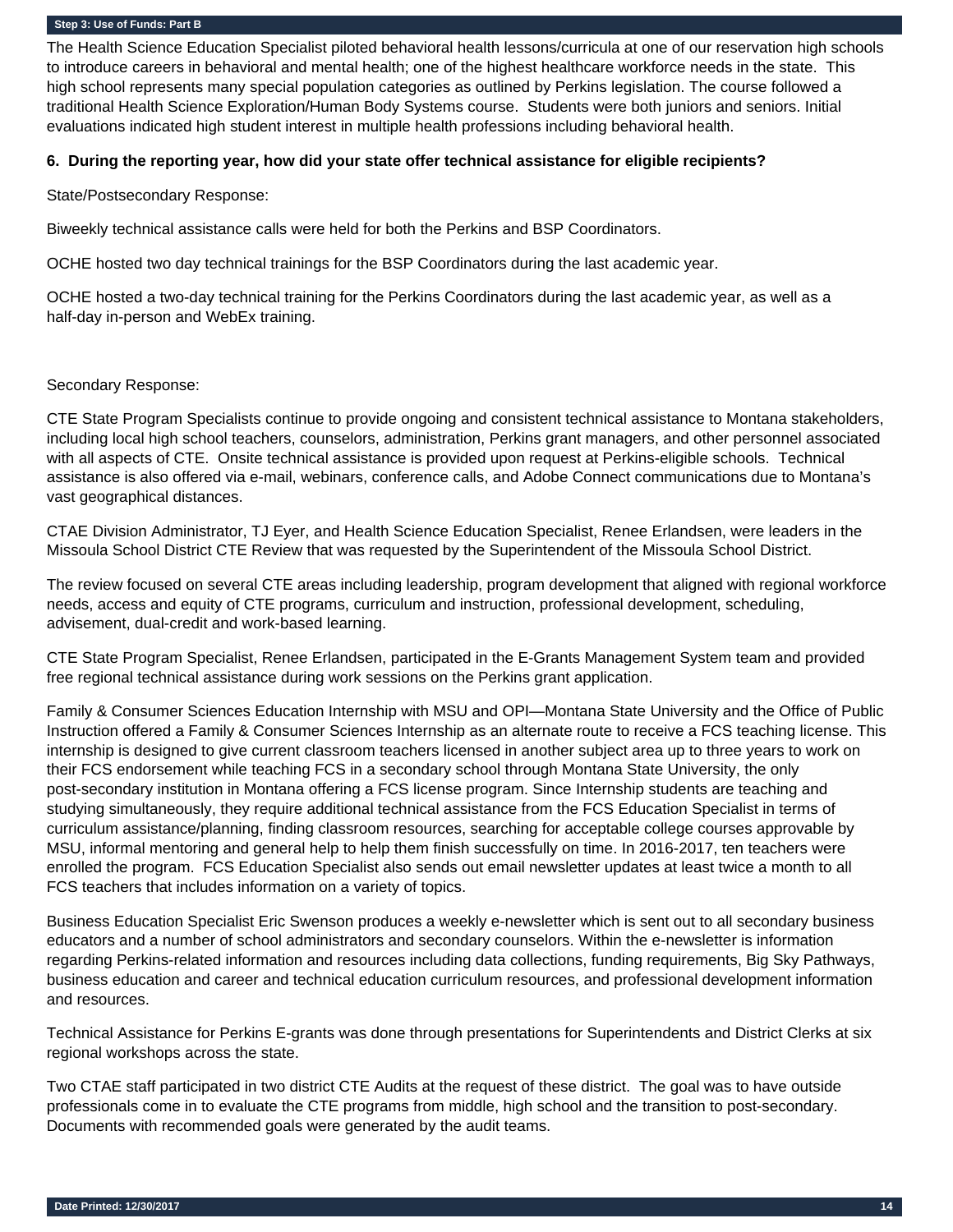Monthly newsletters with related Public Health lesson plans were electronically distributed to all HS teachers.

School districts were divided among each of the OPI CTE Specialists, with each Specialist providing continuing Technical Assistance to each assigned school district, but also in establishing consultation and collaboration between the specialists concerning specific questions that differ between CTE program areas.

Perkins Accountability Specialist, Christy Hendricks, provided clear and ongoing technical assistance throughout the year regarding general Perkins questions, Perkins grant application questions, as well as technical assistance for both the fall and spring CTE accountability data collections. Various electronic sources were used to provide this technical assistance such as: e-mail communication using the OPI Communication Server; FAQ's and written guides for data collection posted to the OPI website, phone calls and conference calls to individual school district personnel with questions about accountability data and Perkins requirements.

### **7. Serving individuals in state institutions**

#### **Part I: State Correctional Institutions**

#### **Amount of Perkins funds used for CTE programs in state correctional institutions:**

0

### **Number of students participating in Perkins CTE programs in state correctional institutions:**

0

### **Describe the CTE services and activities carried out in state correctional institutions.**

An RFP was issued for grants used to serve individuals in state correctional institutions offering CTE programs. The RFP was distributed to correctional institutions and promoted. No grant proposals were submitted.

#### **Part II: State Institutions Serving Individuals with Disabilities**

#### **Amount of Perkins funds used for CTE programs in state institutions serving individuals with disabilities:**

 $\Omega$ 

## **Number of students participating of Perkins CTE programs in institutions serving individuals with disabilities:**

 $\Omega$ 

## **Describe the CTE services and activities carried out in institutions serving individuals with disabilities.**

An RFP was issued for grants used to serve individuals with disabilities in state institutions offering CTE programs. No grant proposals were submitted.

## **8. During the reporting year, did your state use Perkins funds to support public charter schools operating career and technical education programs?**

No

## **9. During the reporting year, did your state use Perkins funds to support family and consumer sciences programs?**

Yes

Postsecondary Response:

Great Falls College sent a Nutrition faculty member to the national Food and Nutrition Conference in Boston, MA, which allowed her to earn at least 20 continuing education hours on a variety of nutrition topics. The faculty member specifically focused on sports nutrition and learned about assessing student knowledge on nutrition information with a tool called Athlete and Fitness Discussion.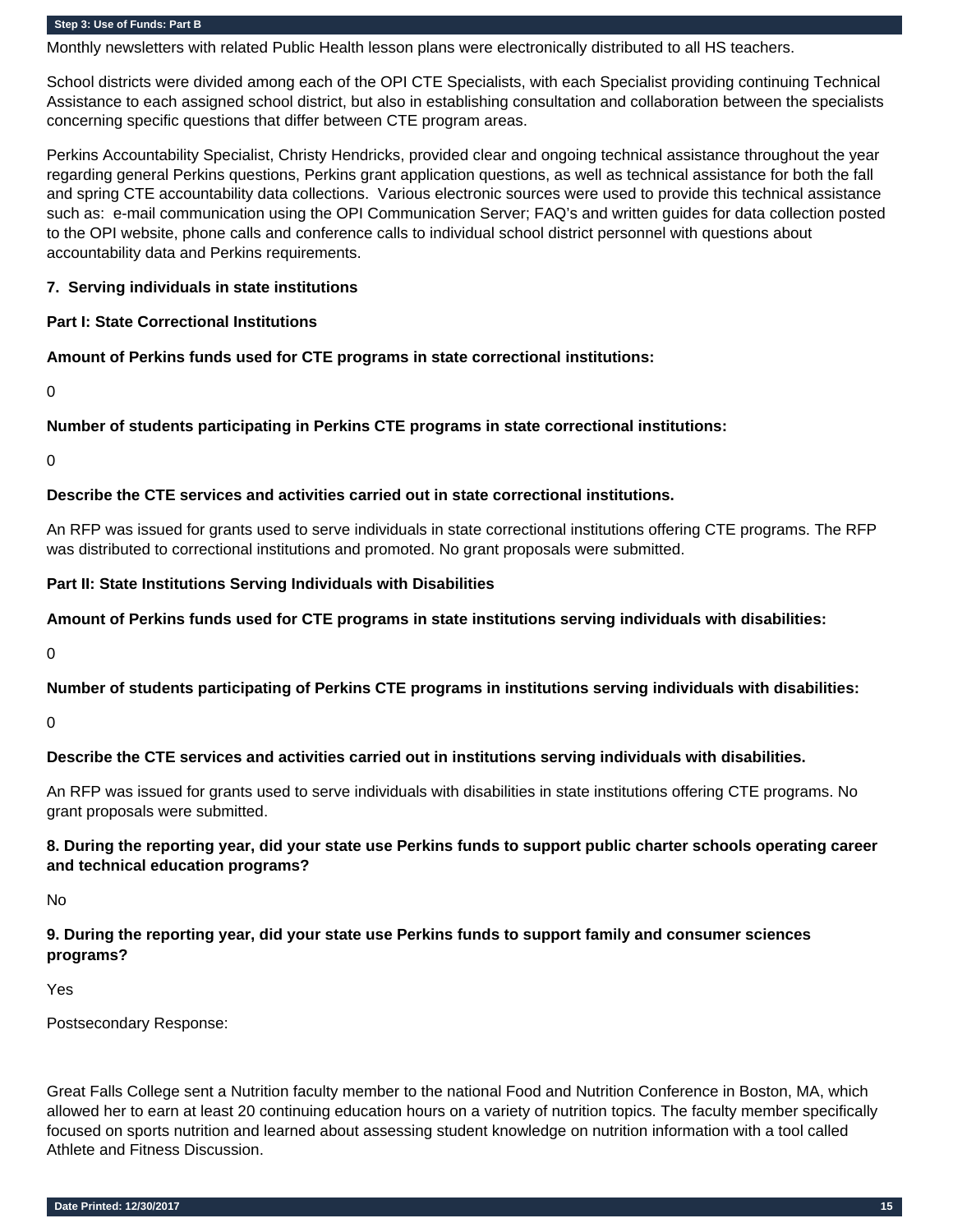University of Montana – Western worked with curriculum development professionals to develop six new courses for the infant/toddler program including (1) language and communication, (2) disabilities, (3) family-centered intervention, (4) social, emotional and mental health intervention methods for young children at risk and with disabilities, (5) evidence-based practices for infants and toddlers, and (6) foundations of infant/toddler delivery.

Gallatin College trained Interior Design instructors on AutoCAD, which helped bring non-tenured track faculty in the Interior Design program to the same knowledge level in order to teach students consistent skills. Gallatin College also held a Summer Institute for fourteen secondary Interior Design instructors. These teachers learned about the current field of interior design from industry leaders in the region and about the college program's alignment with industry needs. Teachers that attended received training that better allowed them to potentially teach their courses as dual enrollment at their high schools.

#### Secondary Response:

As mentioned above, the FCS Education Specialist offered a three day FCS Summer Conference with MSU & Montana FCCLA in August of 2015. For the eight year in a row, the FCS Specialist offered specific professional development in support of local family and consumer sciences programs. In addition, each month the FCS Specialist sent informational updates to all family and consumer sciences programs via e-mail. The updates included a variety of pertinent information including curriculum ideas, lesson plans, classroom resources, and state and national professional development opportunities. The FCS Specialist attended and presented at professional development conferences and meetings around the state to provide direct technical assistance to Montana educators. She made many technical assistance visits throughout the year and hosted a social networking group for FCS educators as a means to share ideas and/or get help from each other.

In October 2016, FCS Education Specialist Megan Vincent presented an OPI update to all FCS teachers in attendance at the Montana Association of Career & Technical Education Fall Institute which included important deadlines, updates and resources.

Family & Consumer Sciences Education Internship with MSU and OPI—Montana State University and the Office of Public Instruction offered a Family & Consumer Sciences Internship as an alternate route to receive a FCS teaching license. This internship is designed to give current classroom teachers licensed in another subject area up to three years to work on their FCS endorsement while teaching FCS in a secondary school through Montana State University, the only post-secondary institution in Montana offering a FCS license program. Since Internship students are teaching and studying simultaneously, they require additional technical assistance from the FCS Education Specialist in terms of curriculum assistance/planning, finding classroom resources, searching for acceptable college courses approvable by MSU, informal mentoring and general help to help them finish successfully on time. In 2016-2017, ten teachers were enrolled the program.

In October 2016, FCS Education Specialist Megan Vincent attended and spoke at the Montana State University FCS Education Teachers recruitment event. MSU and OPI are partnering to work on increasing the enrollment and production of FCS teachers for the state since there is a major shortage each year.

## **10. During the reporting year, did your state use Perkins funds to award incentive grants to eligible recipients for exemplary performance or for use for innovative initiatives under Sec. 135(c)(19) of Perkins IV?**

Yes

## Postsecondary Response:

In the 2016-17 grant year nine campuses were awarded one-year grants of up to \$75,000 to pursue a wide variety of activities outlined in the RFP. These grants were awarded to Perkins eligible two-year programs or community colleges for Strengthening Big Sky Pathways projects. The objective of the Strengthening Big Sky Pathways grant is to grow and further develop the Strengthening Big Sky Pathways program in the State of Montana by providing students with a smooth transition from high school to college and careers. The grant focuses on the following elements:

1. The development and enhancement of Rigorous Programs of Study and Big Sky Pathways that include value added activities for students. A primary focus of which is increasing the availability of dual enrollment in CTE areas.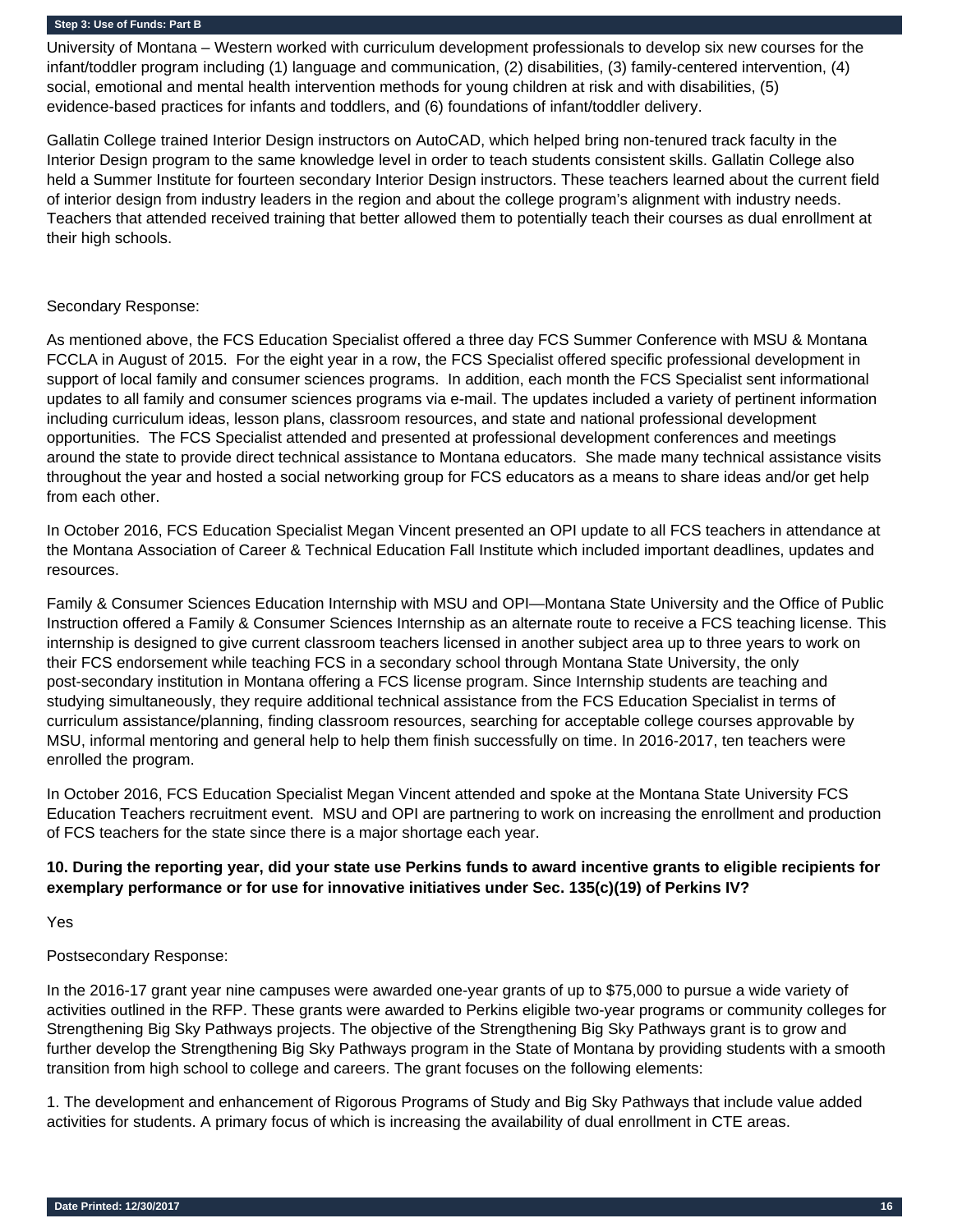2. Supporting career-focused events to connect students, parents, educators and industry in high-skill, high-wage and high-demand employment sectors.

3. Career counseling activities on campuses, in high schools, and at the Montana School Counselors Association annual meeting, and integration with Montana ACTE to support and develop secondary CTE teachers.

4. Developing Industry Partnership activities.

5. Creating or participating in professional development activates for secondary, postsecondary and/or industry partners.

6. Promoting Big Sky Pathway awareness.

The culmination of these efforts resulted in the development of 52 new or renewed pathways. There were 14 health sciences pathways, 11 in manufacturing, 9 in Agriculture, 4 in IT, 3 in architecture and construction, 3 in Finance, 3 in business, 4 in hospitality and tourism, and one in law and public safety.

## **11. During the reporting year, did your state use Perkins funds to provide career and technical education programs for adults and school dropouts to complete their secondary school education?**

Yes

State Response:

The Office of Public Instruction Adult and Basic Education Director chaired the Moving Pathways Forward Project. The goal of this project was the integration of adult education into broader career pathways system development at the state and local levels by building up the success and lessons learned from previous years. Efforts resulting from this project included: defining career pathways in Montana, identifying interagency partners, and identification of education and training services available. There have been ongoing communications with all partners and stakeholders.

**13P. During the reporting year, did your state use Perkins funds to provide assistance to individuals who have participated in Perkins assisted services and activities in continuing their education or training or finding appropriate jobs?** 

No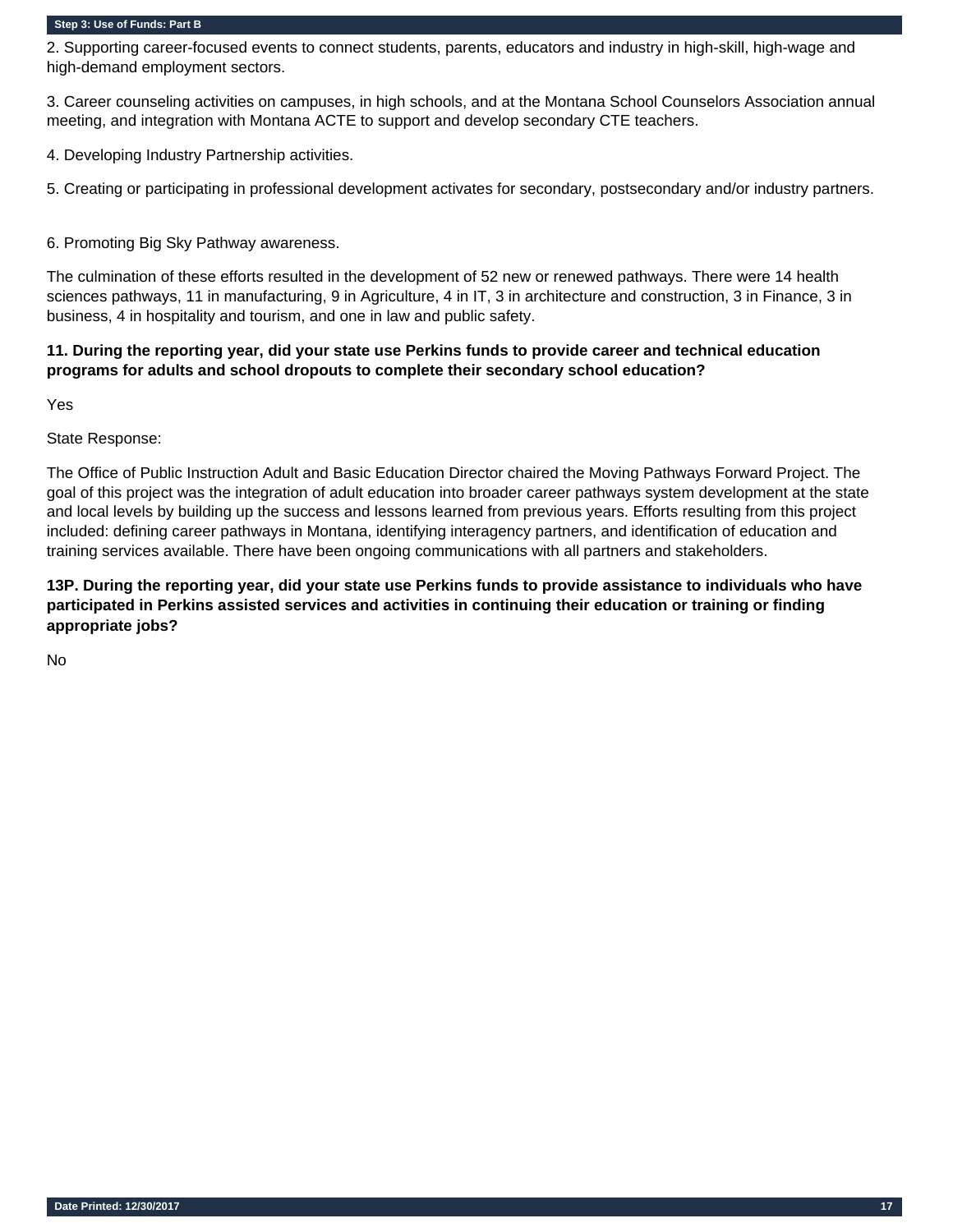# **Consolidated Annual Report, Program Year 2016 - 2017 Montana**

## **Step 3: Use of Funds: Part C**

**1. During the reporting year, how did your state provide support for career and technical education programs that improve the academic and career and technical skills of students through the integration of academics with career and technical education?** 

Postsecondary Response:

Several campuses increased their coordination between Big Sky Pathway staff and workforce staff in RevUp and HealthCare MT programs. These partnerships have increased opportunities to educate teachers, counselors, students, parents, and community members about Industry Recognized Credentials, stackable credentials, apprenticeships, pre-apprenticeships, and other work-based learning opportunities available for incorporation into Pathways.

Great Falls College writing faculty attended online courses and conferences provided by the Society for Technical Communications to improve the writing courses required by the trades programs. The college also purchased clinometers and angle rulers for trades math courses as well as biology models and study aids to assist CTE students in biology classes required for health sciences programs. The college set a goal to increase the use of the center for biology, health science and anatomy and physiology tutoring – they were successful as they increased the number of visits from 668 in 2015-2016 to 807 visits in 2016-2017.

Helena College provided a math lab for students taking Technical Mathematics, which was required as a corequisite for students who scored low on their placement tests. The college also purchased student access to an online tutoring system called "Smarthinking," which provides 24/7 tutoring services to students in writing and mathematics.

Montana State University – Northern began placing a math tutor in its Automotive and Diesel program classrooms to help students understand how to apply certain mathematical concepts in these fields.

Highlands college provided individualized tutoring services to specific CTE programs. For example, students enrolled in the Automotive and Lineman programs received tutoring in small groups with math content designed specifically for those programs. Content was developed to provide students with math problems to demonstrate the relevance of math in their chosen degree programs.

## Secondary Response:

During the 2016 Montana ACTE Institute, there were several sessions featuring the Common Core and CTE detailing the work done by secondary schools and teachers who have been part of the Montana's Rigorous Programs of Study (RPOS).

Business Education Specialist Eric Swenson, along with assistance from Secondary business educators Julie O'Dell, Bertha Kirschten, Jennifer Rohrer, and Cindy Schultz and Mick Karls, Regional Manager for EverFi, Inc., conducted three (3) regional professional development workshops in August 2016 for Montana' secondary and post-secondary business education professionals. The workshops provided Montana business educators to gain instructional strategies and resources for using the Adobe Creative Cloud and EverFi's online platform to enhance STEAM instruction within the business education curriculum. The workshops were held at Skyview High School in Billings (August 3), Simms High School (August 5), and Sentinel High School in Missoula (August 9).

As mentioned above, the FCS Education Specialist offered a three day FCS Summer Conference with MSU & Montana FCCLA in August of 2015. This conference included a workshop on integrating academic activities into Early Childhood Education. The previous Literacy in CTE and Math in CTE work down with FCS teachers in also part of a continual conversation during best practices discussions throughout the year.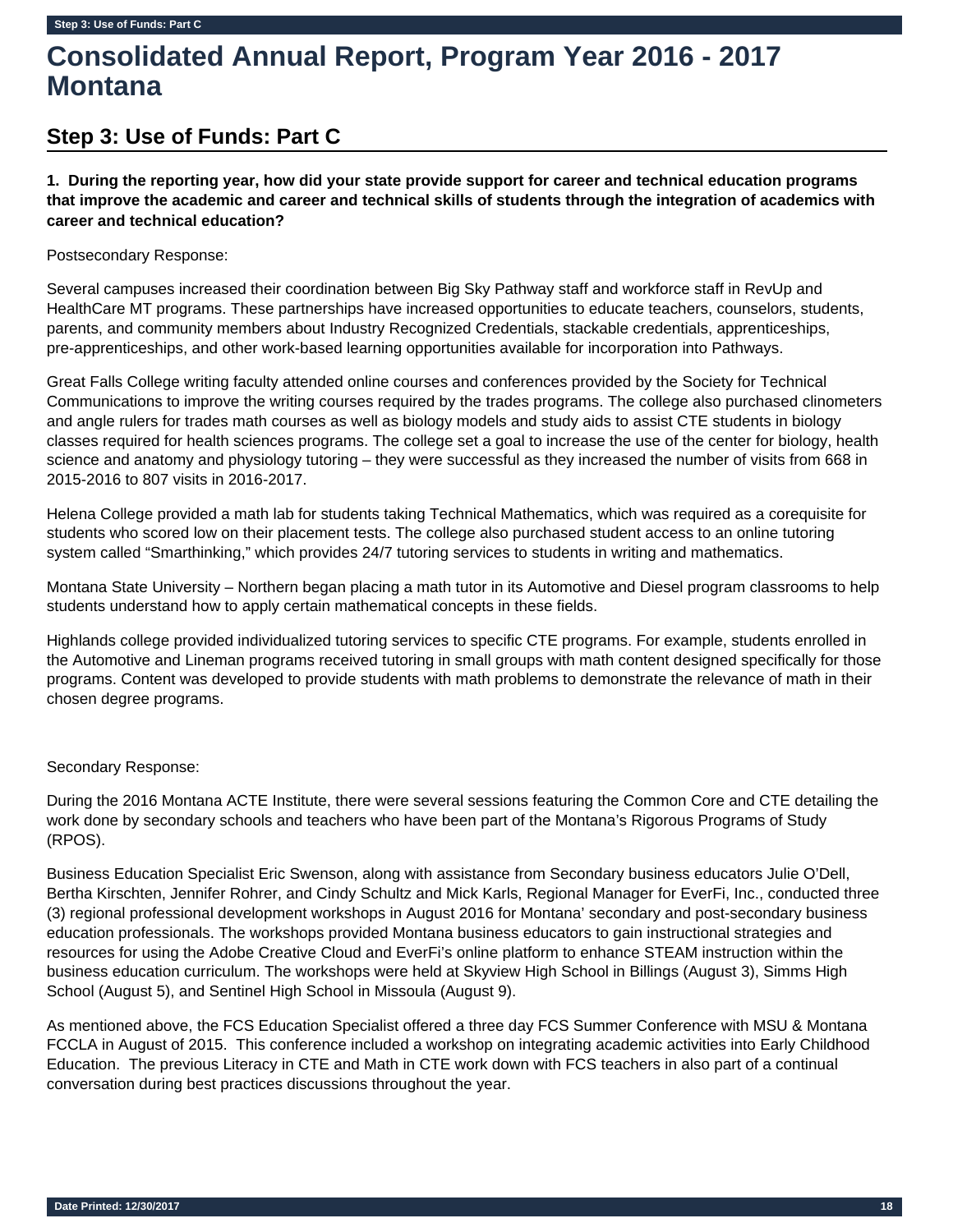**2. During the reporting year, how did your state support partnerships among local educational agencies, institutions of higher education, adult education providers, and, as appropriate, other entities, such as employers, labor organizations, intermediaries, parents, and local partnerships, to enable students to achieve state academic standards, and career and technical skills.** 

#### State Response:

An analysis of postsecondary Perkins funds expenditures for pathways development across the state found that the most common activities included:

1. Development of industry aligned CTE dual enrollment to better connect industry, secondary, and postsecondary.

2. Outreach in the high schools (classroom presentations, serving on advisory boards, registration night presentations, parent/teacher nights, information sessions on Big Sky Pathways).

- 3. Development of events for students and parents through participation with industry.
- 4. State and national conference attendance and participation.

#### Postsecondary Response:

Using Perkins funds, MUS put out an RFP for Strengthening Big Sky Pathways. The objective of this grant is to grow and further develop the Big Sky Pathways Program in the State of Montana by providing students with a smooth transition from high school or Adult Basic Education to college and careers. The grant focuses on the following elements: the development and enhancement of Rigorous Programs of Study and Big Sky Pathways that include value added activities for students, including opportunities for dual enrollment, internships, work-based learning experiences, and industry recognized credentials; creating career cluster seminar events to connect students, parents, educators and industry; career counseling activities and integration with Montana ACTE; developing Industry Partnership activities; creating or participating in professional development activates for secondary, postsecondary and/or industry partners and promoting big Sky Pathway awareness. Nine colleges received grants of up to \$75,000.

Most colleges receiving Perkins funds participated in the annual MT ACTE Institute. Montana ACTE strives to provide leadership in developing an educated, prepared, adaptable, innovative and competitive workforce. They are the voice for Career and Technical Education in Montana. The Institute provides an excellent platform to promote the development of career pathways with secondary partners.

## Highlights from Big Sky Pathways

This grant year campuses were awarded funds to pursue a wide variety of activities outlined in the RFP. Of the awarded campuses, six had coordinators new to the program. Despite having a steep learning curve with training, mission alignment, and new program processes, Strengthening Big Sky Pathways had an impressive year. The activities listed below are by no means all inclusive.

#### Pathways

The dreaded Pathways paperwork process was finally digitized! With a new faster signature process through Adobe e-sign, coordinators were able to initiate 52 pathways or pathway renewals this grant cycle, 45 of which were completed by the renewal deadline. By using Adobe sign, paperwork is not lost on desks or filing cabinets. When teachers leave for the summer, the document remains in their inbox still waiting to be signed, with timely reminders to gently nudge the process along. Completed documents are then emailed to all signers, posted on the OCHE website in full color, and sent to MCIS for upload into course planner. There were 14 health sciences pathways, 11 in manufacturing, 9 in Agriculture, 4 in IT, 3 in architecture and construction, 3 in Finance, 3 in business, 4 in hospitality and tourism, and one in law and public safety.

#### Increasing Pathways Visibility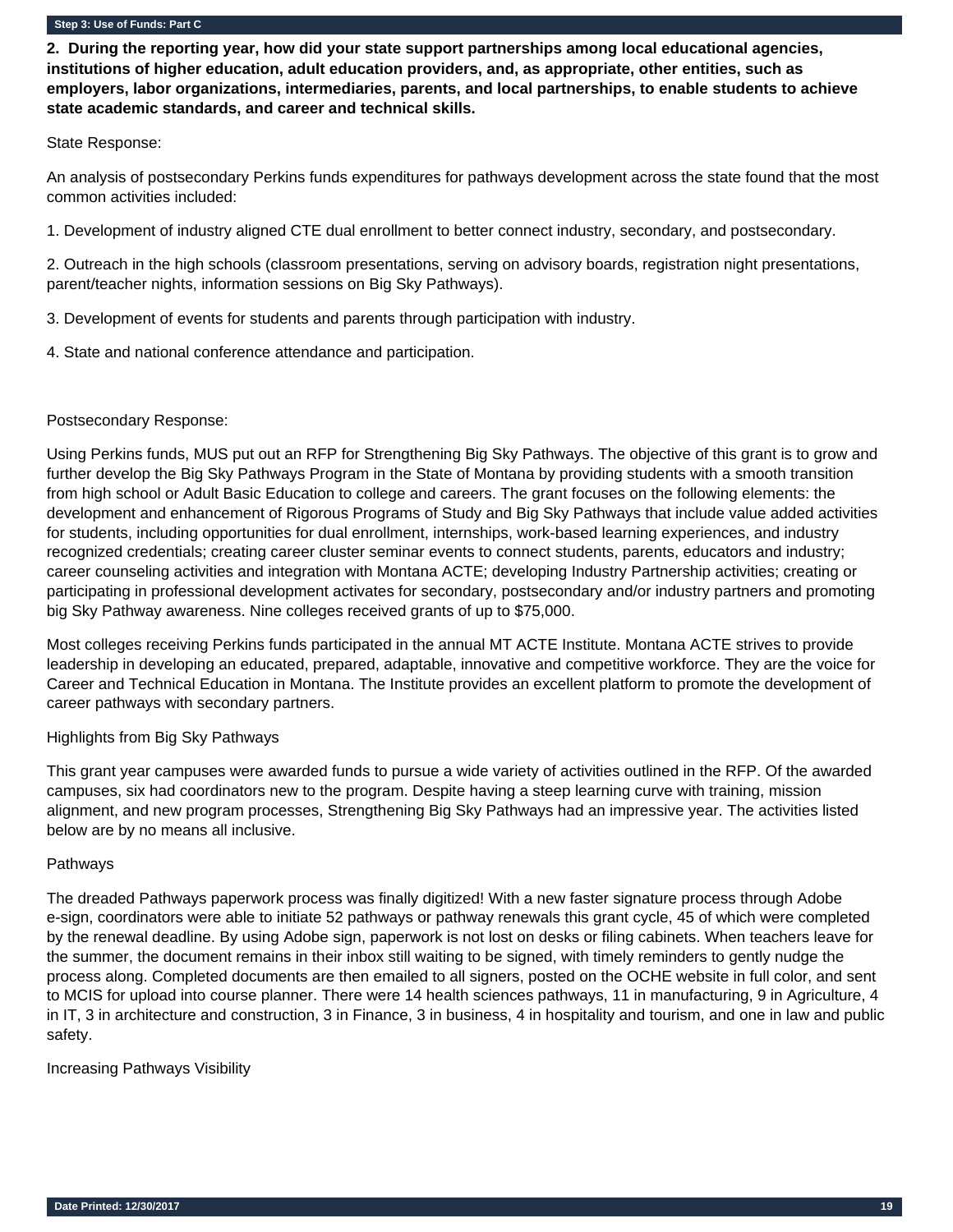Several campuses increased the visibility and messaging of Big Sky Pathways in the past grant cycle. Helena College continued to augment their always impressive web presence in Big Sky Pathways

(http://www.umhelena.edu/admissions\_enrollment/careerpathways.aspx). Highlands College launched a Jump Start page that integrated BSP messaging throughout (http://jumpstart.mtech.edu/). Missoula College also added BSP language to their website to better define its role in student opportunities

(http://mc.umt.edu/dualenrollment/career-pathways/default.php). Several colleges increased their efforts in print materials by creating handouts, posters, flyers, and newsletters for students, parents, counselors, teachers, and the public. These materials are distributed at the myriad of outreach events attended or held by coordinators throughout the year, either in coordination with school partners or as stand-alone events. Along with these efforts, as per the RFP (http://mus.edu/BigSkyPathways/resources/SBSP\_rfp2015-2016finalrevised.pdf), many programs increased the data associated with students engaged in and with their programs. These are often reported by colleges in their quarterly student/industry engagement activities, some examples are given below.

## Connecting the Classroom to College and Career

#### TechNoXpo

200 students, 14 industry partners, 24 industry reps. About 300 attendees (students, faculty, industry, college student volunteers, high school staff). Hands on activities to give students exposure to in-demand careers available through 1 and 2-year degrees and certificates. Student focused activities during the day included: equipment rodeo, production of biofuel, advanced agriculture implements and techniques, automotive stations, plumbing and electrical basics, bridge building, and an intensive nursing exploration.

#### Manufacturing Day

Manufacturing Day held twice a year at local manufacturing facilities brings hundreds of students on site to see jobs in manufacturing and support, meet industry panelists, and college faculty. Highlighting Pathways and a variety of careers in manufacturing high school students, teachers, and counselors across the region get the opportunity to try hands-on activities in real-world workplace settings. 80-100 students annually, 10-18 teachers/counselors, 4-12 industry partners, ABE and at-risk youth attended first event as well.

#### Women in Gear

10-40 Student and 10-15 parent participants had hands-on experiences and saw demonstrations in Automotive Technology, Diesel Maintenance, Aviation, Welding, Computer-Aided Manufacturing, Fire & Rescue, Information Technology, and Health Science. The day featured information about pathways and panelists working in these fields. A tour of the Boeing Plant was a highlight of the options offered to students.

## Student Shadow Days

Students from area High Schools attend at the college in a program of their choice for 2-3 days each to "shadow" a student, who, in turn grades the student on their attention, questions, activities, etc.

#### College for a Day

Several campuses offer students the opportunity to come to campus for the day as part of Big Sky Pathways. These events allow the program to showcase student opportunities to prepare for postsecondary early via Big Sky Pathways.

#### Trades Rodeo

More than 150 students and their teachers/counselors from across central Montana were able to explore the trades programs offered by two colleges in addition to union apprenticeships and the military. High school instructors and counselors learned more about the programs that are offered and got to visit the Big Sky Pathways coordinator about dual credit and pathways opportunities for their students. Basic welding, bending pipe, CPR practice were some of the popular activities.

#### Norco/Miller Expo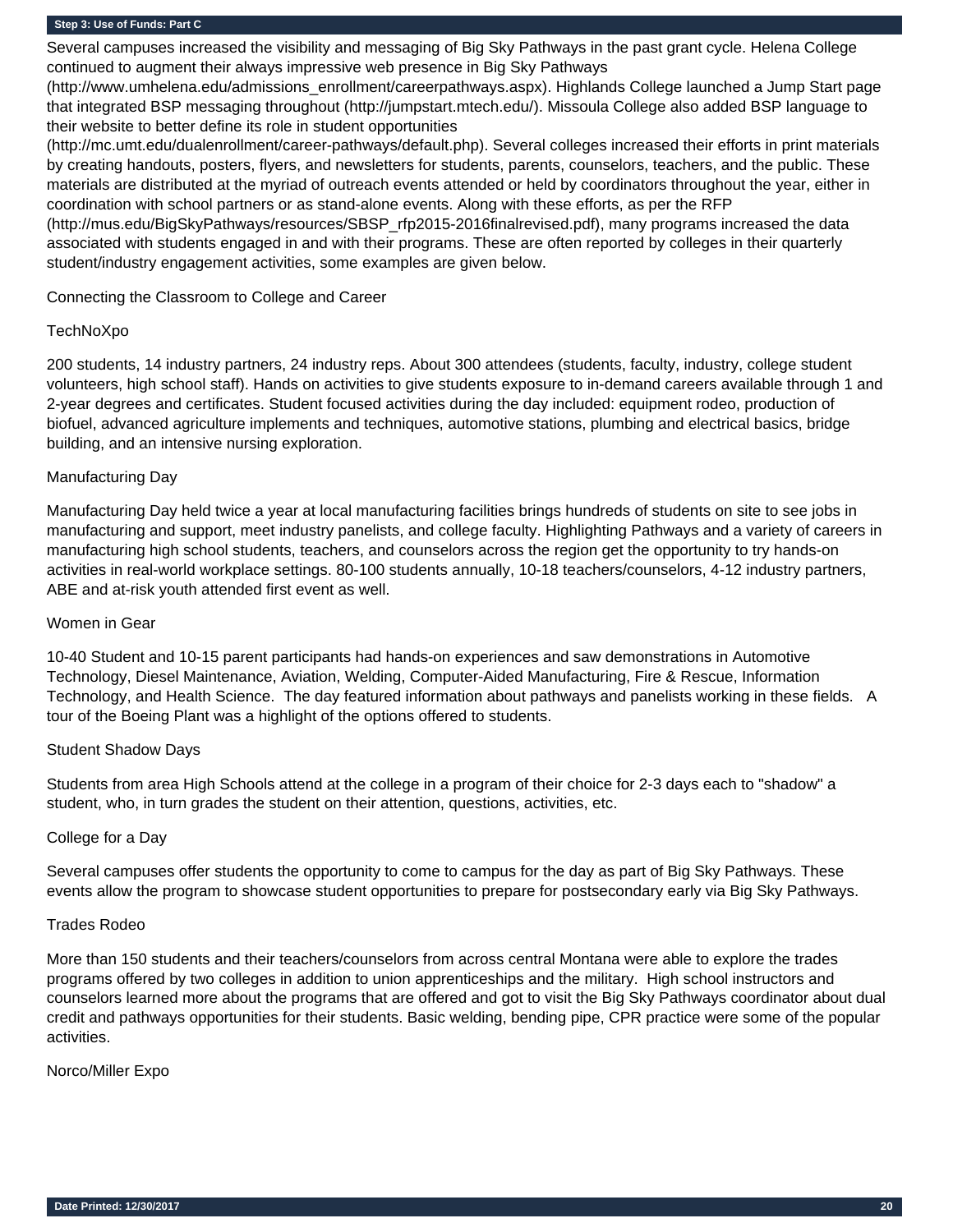This event was extremely successful with over 100 students in attendance. Students from Darby Job Corp were in attendance as well as High Schools from Missoula County, Mineral County, Ravalli County, and Sanders County. Students showed a lot of interest in technical programs. Counselors toured our facilities and learned about the programs. There were also some parents in attendance asking questions and getting involved as well. This event really helped revitalize interest in industrial pathways, especially manufacturing.

#### Health Wise Expo

This after school event brought 30-40 participants (students and parents) from two different high schools interested in health care. College students and faculty explained different postsecondary degree programs in health care. There were demonstrations of the SimMan and computerized patient simulator, students were able to participate in some of the different program labs, for example practicing stitches in Surgical Tech. They were able to see the different equipment used by each program. The Health Wise Expo also included the Business Departments and Applied Computing and Engineering Departments.

## Work Based Learning

Several campuses increased their coordination between BSP staff and workforce staff in RevUp and HealthCare MT programs. These partnerships have increased opportunities to educate teachers, counselors, students, parents, and community members about Industry Recognized Credentials, stackable credentials, apprenticeships, pre-apprenticeships, and other work-based learning opportunities available for incorporation into Pathways. One campus started work on a co-op/intern experience and pre-apprenticeship exploration with Pathway high schools. Seeding the pool for co-op candidates (their program served 150 this year via RevUp).

## Connection with Industry

Coordinators are involved with a wide variety of program advisory boards as well as local business and industry networks (for example: Billings Works, Prospera Business Network, Local and State Chamber of Commerce, etc.) It is through these relationships that higher levels of engagement with secondary are achieved, particularly at Pathway events. BSP program staff attended or facilitated more than 70 advisory events over the grant cycle. Some of these events were co-convened high school, college, industry advisories, which is an encouraged best practice in the state.

## Training Teachers

## Welding Summer Camp for Teachers

This weeklong camp for teachers allows them to test for welding certifications and potentially complete the work experience needed to teach welding for dual credit in their high school. While attending teachers also learn about registered apprenticeship programs as well as start on or complete pathways paperwork. Teachers leaving with certification can test students, allowing them to complete Industry Recognized Credentials.

Job Shadow/Externship for Secondary Faculty with college faculty

Six secondary faculty were provided the opportunity to tour programs, visit with post-secondary faculty 1:1, and observe classes at the college. This activity included information on labor market data, career pathways, NCCER Introduction, Training and Certification for Manufacturing Pathways Secondary Faculty.

## Snap-On Tool Training

Teachers were offered the opportunity to select the tools targeted for the training, and then the training was offered to them at little or no cost via Pathways.

## MT ACTE

All grant awardees that had the position staffed by October sent staff, presented, and/or participated as vendors at MT ACTE. Colleges, several of which bring faculty to present, serve as a resource for educators on BSP and CTE dual enrollment.

## Career Cluster Seminar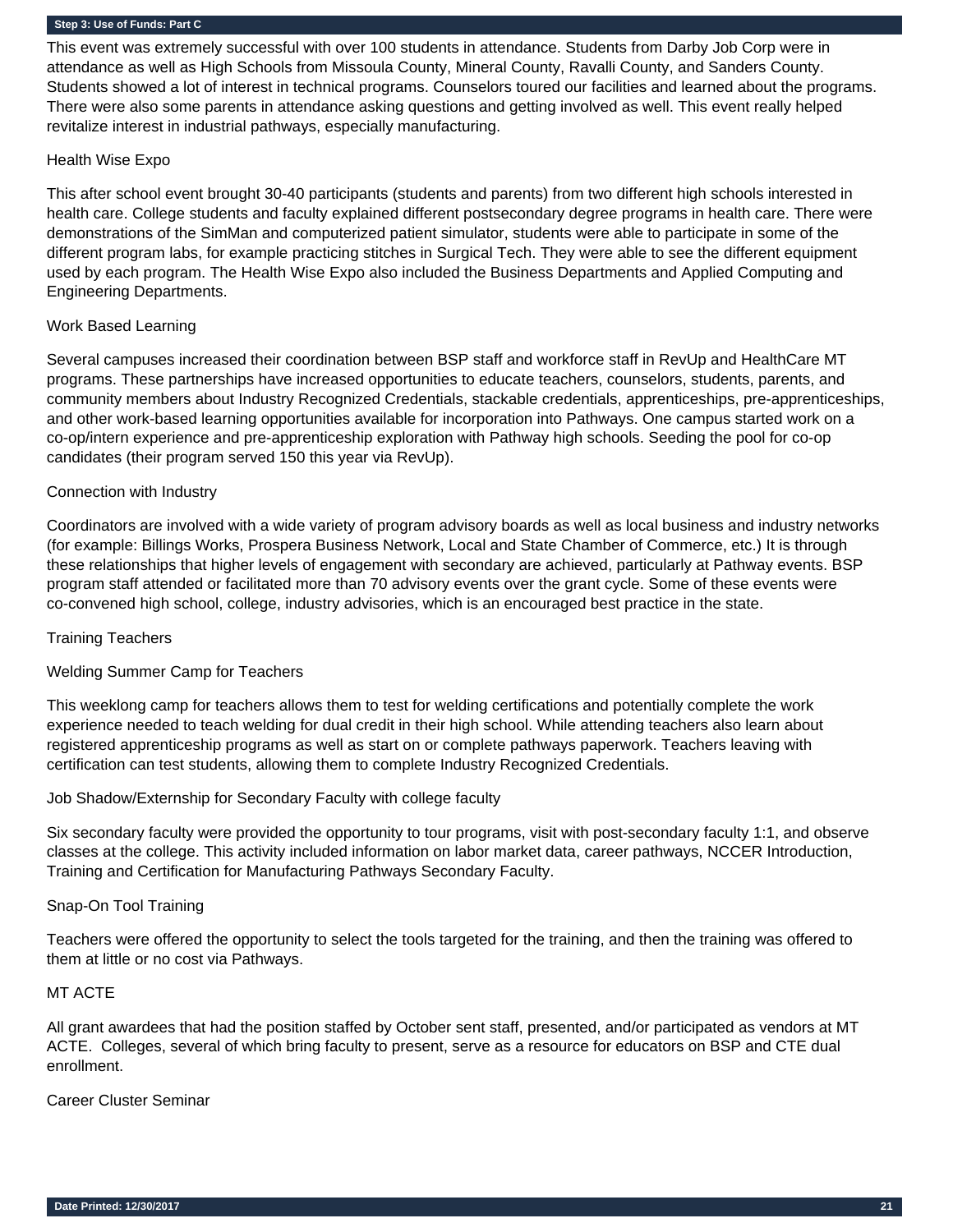These events expose teachers and counselors to multiple pathways in different college program areas. A recent health science event, for example gave insight into Montana's highly competitive nursing programs and the allied health fields. In attendance were representatives from facilities that employ nursing, medical assisting, medical coding, and mental health direct care graduates. The Seminar format included high school teachers, counselors, and college instructors, as well as business/industry partners who program graduates. After a shared information session, the Seminar breaks into pathways and HealthCARE Montana groups. Pathways documents were completed at following the seminar.

#### Increasing CTE dual enrollment

CTE dual enrollment is starting to make strong gains in the state. CTE dual enrollment has grown 5% in the past two academic years, which now puts the program distribution on average with national trends (~70% Gen.Ed. 30%CTE). The system is striving for a goal of near equal distribution, with particular focus on new and emerging fields in priority pathways of business, IT, heath care, manufacturing, and technology.

Reporting of Fall courses are not complete yet so it is difficult to fully assess the impact of the work done in BSP to increase CTE dual enrollment in the 2015-16 grant year (generally courses planned roll the following academic term or year). The most recent assessment of new courses created showed gains in welding courses, computer science, accounting, computer applications, criminal justice, and technical math. Owing to the strengthened ties of CTE education to two-year education's labor market demands, we anticipate some gains in health science and business, although it is too early to tell. However, there are some highlights to report.

City College has added auto, EMT, business, and extended technical math. The EMT course offers students the potential for certification at the completion of the course.

FVCC is doing a lot of work in welding and heath science. They have worked with Columbia Falls to offer students a certificate of Heath Occupations via dual credit in the high school. Students can also work on a CNA as part of an afterschool partnership with the local veteran's home for clinical work. FVCC offers AWS welding certifications via Big Sky Pathways for students at seven high schools in the state (Columbia Falls HS, Flathead HS, Whitefish HS, Lincoln County HS, Lincoln County Charter School of Innovation, Cut Bank HS & Powell County HS). FVCC also offers students a "Summer Experience" Program that brings students to campus to take college courses in career exploration (Med terms or Java I) plus a supporting academic core course in writing, communications or math. This program includes Pathways Career Exploration MCIS as well as service learning to really build the foundations of whole student success.

Missoula College has expanded health sciences offerings in their region and Gallatin College has added interior design to Great Falls and Billings.

#### Other Highlights

Blackfeet Community College worked closely with the TERO business office as well as the Blackfeet Housing Authority to get Building Trades students and Basic Electrical students involved in hands-on learning on new building sites. After completion, six Building Trades graduates were offered summer internships through Blackfeet Housing Authority.

Great Falls College provided carpentry instruction and hands-on training for employees of a local construction company called Dick Anderson Construction. Seven employees completed Levels 1 and 2 and three supervisors completed supervisor training. Welding faculty completed internships at industry partner businesses to learn current practices to bring back to the classroom and better prepare students for the workforce.

Missoula College held several parent nights either at the college's campus or at local high schools to inform parents of CTE dual enrollment opportunities.

#### Secondary Response:

The entire body of work during this reporting cycle has been focused on supporting partnerships with all relevant stakeholders. The partnership with the Office of the Commissioner of Higher Education through the granting of Perkins Reserve funds for Strengthening Montana's Big Sky Pathways is specifically designed to support the partnership with secondary and postsecondary schools. These grants also direct schools to partner with employers, labor organizations to build pathways to match local and regional economic needs.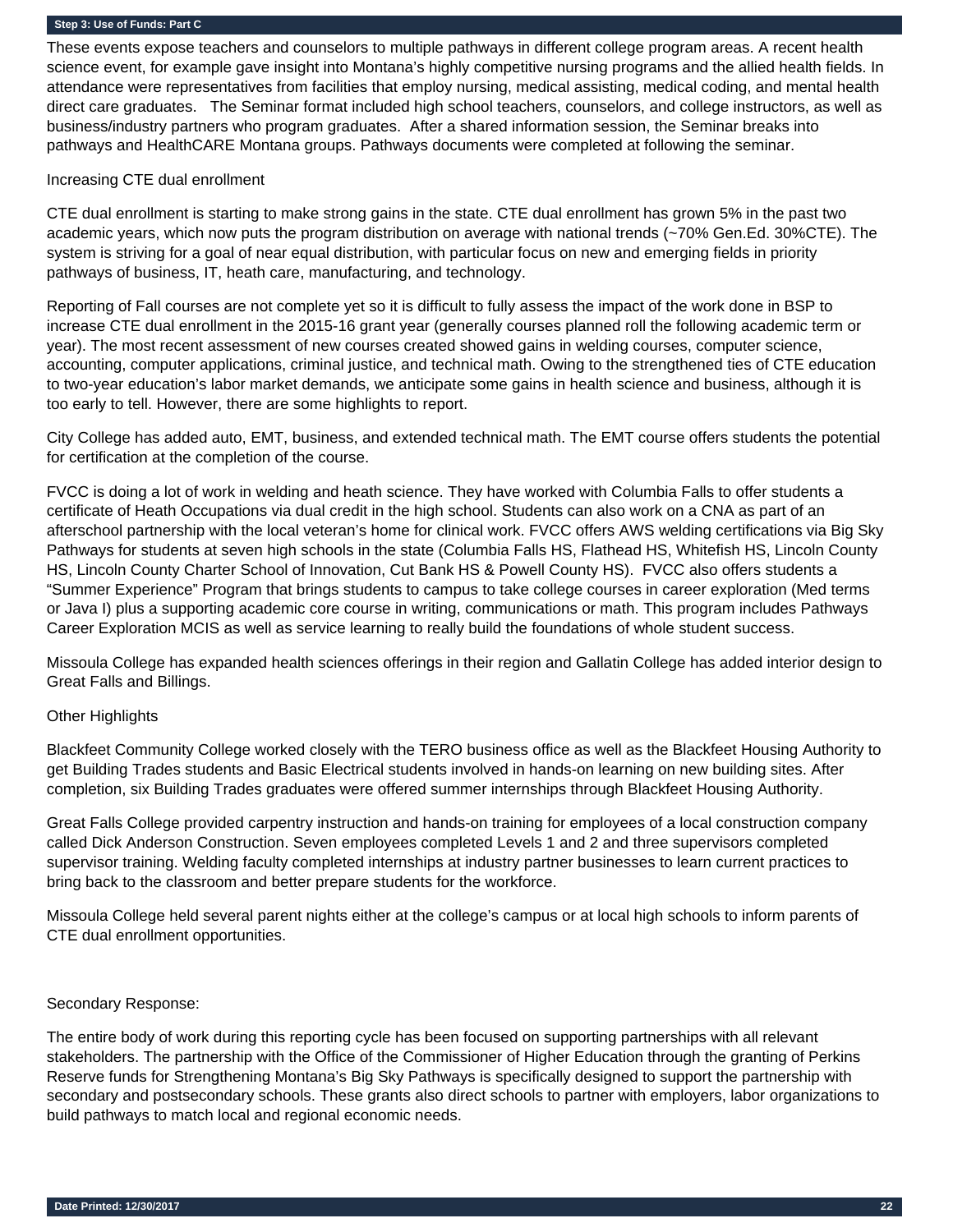This partnership also has begun work the State Adult Education community to create pathways that are not just limited to traditional college track pathways, but will be utilized by all citizens of Montana throughout their employment career.

All this work is designed to provide support for students of all ages to achieve at least proficiency in all State Academic and Career and Technical Standards and reach their individual occupational and career goals.

On November 10, 2016, Business Education Specialist Eric Swenson presented a professional development session for the business education teacher preparation program at the University of Montana in Missoula. The session included information pertaining to national and state business education and career and technical education curriculum standards and guidelines, Perkins and state career and technical education funding and related requirements, Montana's Big Sky Pathways initiative, and ideas and resources for starting and advising a career and technical student organization.

In addition, Business Education Specialist Eric Swenson also provided training and instructional support to the students of the business education teacher preparation program at the University of Montana-Western in Dillon throughout the fall 2016 semester. Some the topics covered included principles and philosophies of career and technical education, business education curriculum development and resources, developing Big Sky Pathways, using the web-based career guidance system Montana Career Information System (MCIS), advising a Business Professionals of America or DECA chapter, and the importance of membership and active participation in professional organizations.

During FY2017, professional development and technical assistance was provided by Business Education Specialist Eric Swenson to secondary and post-secondary business educators, school administrators, and school counselors regarding the newly developed Montana Business Education Curriculum Resources binder. The complied resources include the updated Framework for Business Education in Montana, the Montana K-12 [SCED] Course Codes and Descriptions, the National Standards for Business Education, the Common Career Technical Core from Advance CTE, and the updated Business and Marketing Education Program Guidelines. The Framework for Business Education in Montana is aligned to the National Standards for Business Education and the Common Career Technical Core and includes curriculum information from district, county, and curriculum cooperatives around the state. The Framework for Business Education in Montana includes an alignment and crosswalk to the National Standards for Business Education. The Framework also includes crosswalks to the competitive event programs for Business Professionals of America and DECA--which further enhances and demonstrates the intracurricular relationship of business and marketing education programs to Career & Technical Student Organizations.

In October 2016, Family & Consumer Sciences (FCS) Education Specialist Megan Vincent presented a professional development session for the Family & Consumer Sciences teacher preparation program students at Montana State University. The session included information pertaining to school funding, meeting local, state and national standards, national level FCS work, program promotion, advocacy and ProStart.

Health Science- OPI was awarded a CCSSO/JP Morgan Chase-"New Skills for Youth" Phase I grant (June-Dec 2016), that brought together multiple stakeholders throughout this six month period. While NSFY funding was used for travel expenses of the partners, the health science specialist paid for travel and lodging using Perkins funding.

July- Multi-state partnerships for Curriculum and Professional development training

Secondary Health Science curriculum aligned with post-secondary allied health common core

Collaborative Tribal agency meeting with Fort Peck Tribal members and four secondary schools

Monthly meetings to bring together business and industry stakeholders

## **3. During the reporting year, did your state use Perkins funds to improve career guidance and academic counseling programs?**

Yes

State Response:

The Office of the Commissioner of Higher Education and the Office of Public Instruction spent significant time redesigning career pathways informational materials. This included the formation of a new format for communicating career pathways to students, teachers, counselors, and parents as well as a streamlined process for schools to participate in Perkins funded career pathways.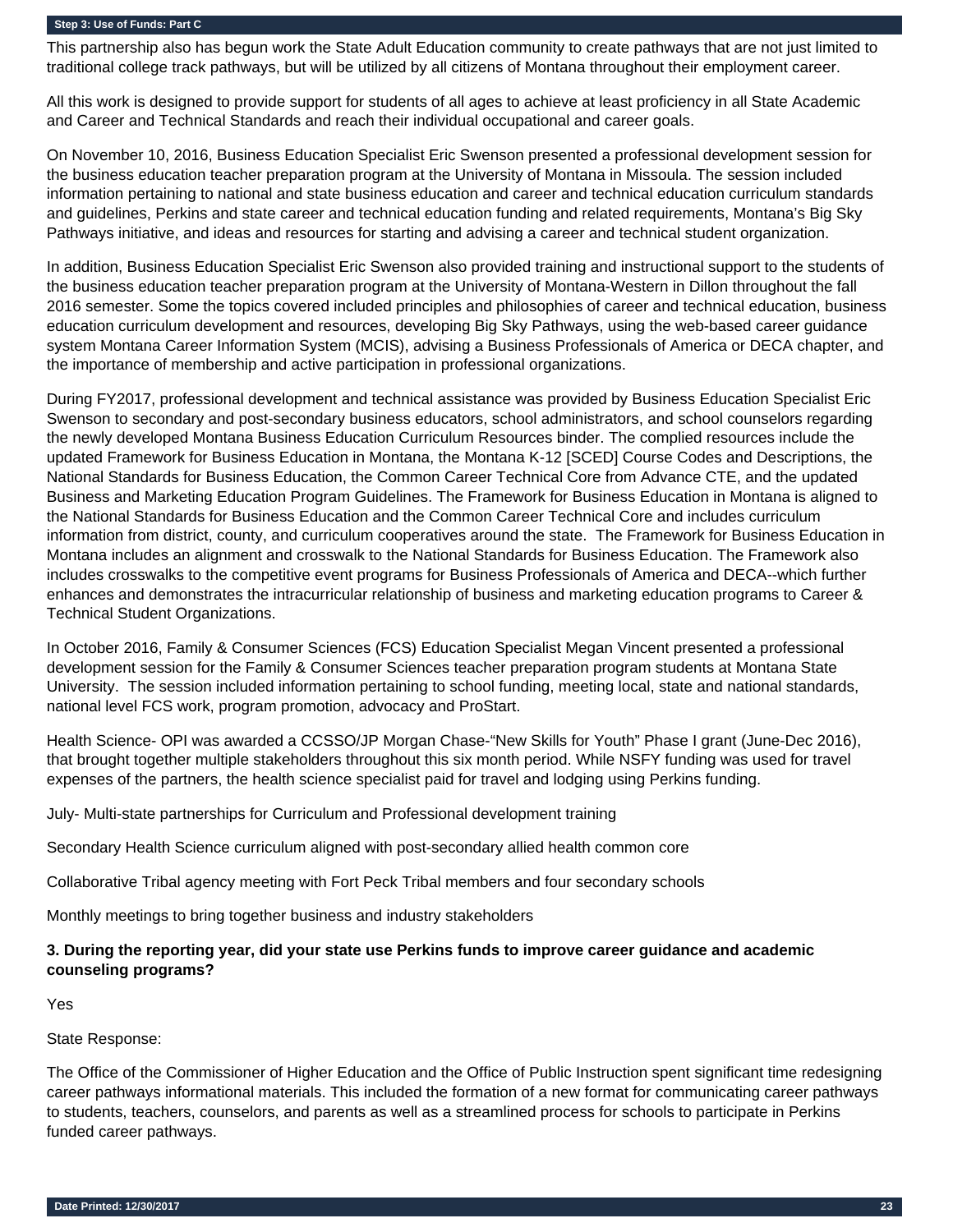Postsecondary Response:

Flathead Valley Community College used Perkins funds to pay for 33% of the full-time ABE Coordinator salary, who provided both career guidance and counseling to students pursing their high school equivalency certificate and to deliver a bridge curriculum for non-traditional students transitioning to college. In addition, the ABE Coordinator developed and delivered contextualized curriculum for students entering CTE college classes, helped ABE students prepare college success strategies and followed up with the students after they entered college to continue providing guidance and counseling.

Great Falls College used Perkins funds to support a contract with Job Service to provide the services of a workforce adviser, who conducted individual and class sessions on career guidance, resume assistance, interviewing skills, etc.

Helena College used Perkins funding to allow Student Support Center to purchase a camera and lens with accessories to demonstrate the interview process to students. This enabled students to view themselves during an interview. Perkins funding was also used to support a professional development activity for college faculty to help students improve their soft skills prior to entering the workforce. This was recommended by several of the advisory boards and therefore Helena College is addressing this concern by integrating work ethics training into the skills based curriculum. Perkins funding was also utilized to purchase College Student Inventory tools to help students become aware of their college readiness and their career choices.

Missoula College hosted an Industrial Expo for the second year in a row. Approximately 110 juniors and seniors from 10 different high schools attended, accompanied by one to two counselors and/or industrial tech instructors from each school. Industrial Technology students led the high school students on tours and described each program as well as sharing their thoughts on their program of study. Partial funding was used for a CTE Advisor to provide assistance to faculty advisors, refer students to necessary services, work as a liaison with the University of Montana Office of Student Success, review max credit appeals, complete graduation applications, create academic plans, and assist students with registration. The advisor works with faculty, departments, and University of Montana Career Services to provide accurate career information and options. Perkins was also used to provide three-month funding for an Industrial Technology recruiter/advisor to assist with enrollment activities with emphasis on Welding and Machining.

Highlands College offered a Montana Tech Success course for all CTE students that included a hands-on advising component that requires students to participate in career exploration activities and meet with their advisor on a bi-weekly basis. In addition, Myers-Briggs Career Assessments were administered to CTE students in various large enrollment courses by a Myers-Briggs certified specialist. The Myers-Briggs certified specialist was also available to CTE students for follow-up appointments throughout the academic year.

Salish Kootenai College hosted an MCIS Training Workshop for six high school teachers and high school and middle school counselors from regional schools on May 17, 2017. This outreach activity provided information about Big Sky Pathways curriculum, strengthening career and workplace counseling, and identifying academic planning including dual enrollment opportunities.

## Secondary Response:

A partnership with the Montana Career Information System began in 2008, and continues as a method for counselors, teachers, and students to explore information about careers and career pathways. In Montana, MCIS is provided as a free service to high schools, and many of these use elements of the MCIS to provide career guidance and academic counseling. During this CAR reporting timeframe, a total of 44,221 portfolios were created using MCIS in 221 high schools, with a total of 85,426 logins.

**4. During the reporting year, did your state use Perkins funds to establish agreements, including articulation agreements, between secondary school and postsecondary career and technical education programs to provide postsecondary education and training opportunities for students?** 

Yes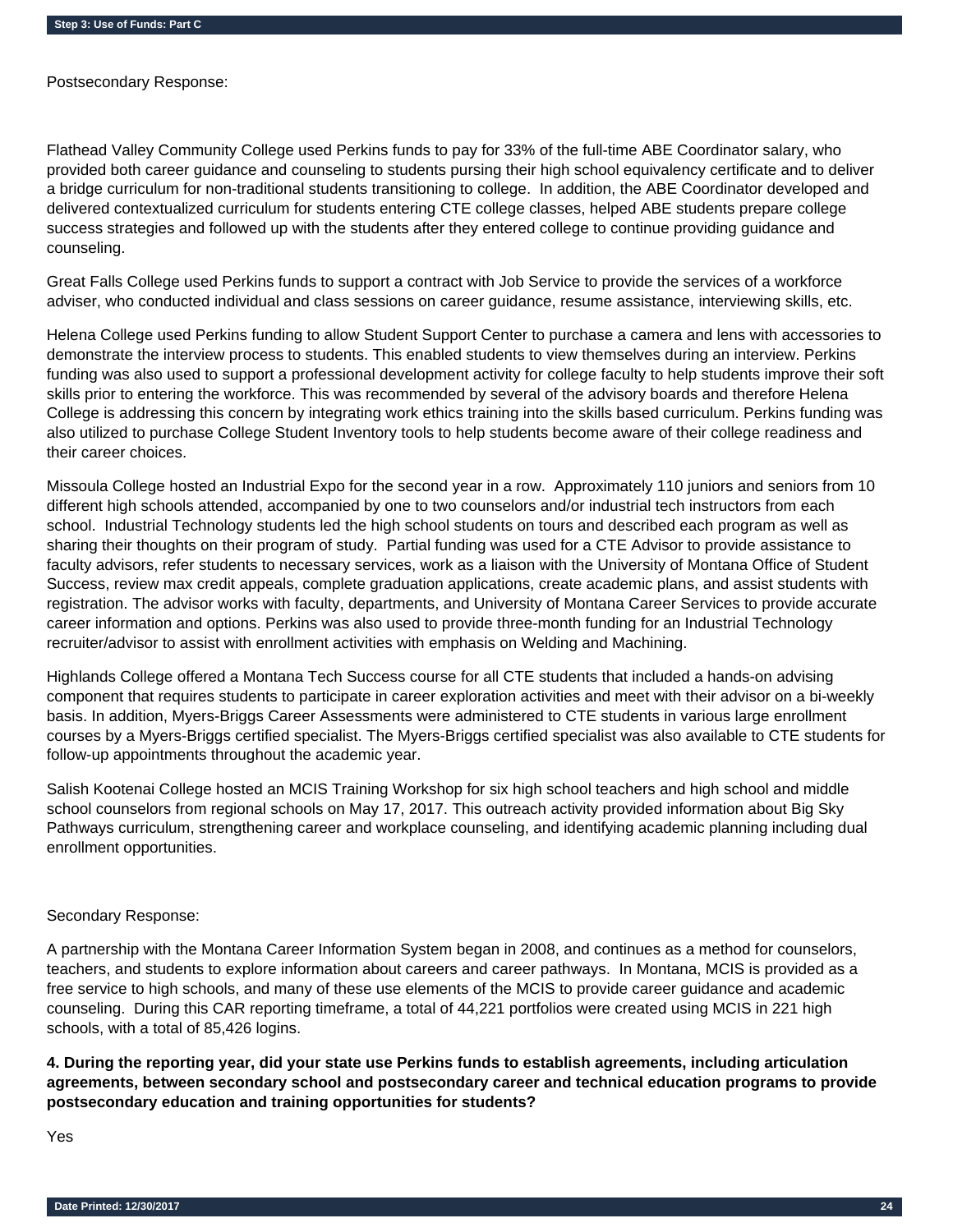State Response:

Every grant applicant indicated dual enrollment as a value-added activity in their FY17 report and FY18 planned activities. CTE dual enrollment, when partnered with Big Sky Pathways, has huge potential for students, parents, secondary, and postsecondary. It has the potential to address the emerging skills gap in the Montana workforce by increasing student knowledge of one- and two-year programs in the state and the well-paying careers associated with these programs. This is particularly potent when coupled with other activities that shift the perception of two-year education. Coordinating with OPI and the adult outreach efforts of HealthCare MT and RevUp has created additional support to coordinators who feel they are outside of their area of expertise or need better information linked to industry. A statewide emphasis on Dual Enrollment opportunities resulted in a 5% growth rate in CTE courses from the last reporting period, which now puts the program distribution on average with national trends (70% General Education and 30% CTE). The system is targeting a balance of closer to 50/50 in types of dual enrollment offerings for students to be more reflective of the labor market demands in Montana. The CTE areas making the strongest gains are aligned with workforce needs: IT, manufacturing, health science, and finance. This work is ongoing through Big Sky Pathways.

Postsecondary Response:

Nine colleges received Big Sky Pathways grants of up to \$75,000. The purpose of this grant is to grow and further develop the Big Sky Pathways Program in the State of Montana by providing students with a smooth transition from high school or Adult Basic Education to college and careers. The grant focuses on the following elements: the development and enhancement of Rigorous Programs of Study and Big Sky Pathways that include value added activities for students, including opportunities for dual enrollment, work-based learning experiences, and industry recognized credentials; events to connect students, parents, educators and industry; career counseling activities and integration with Montana ACTE; developing Industry Partnership activities; creating or participating in professional development activates for secondary, postsecondary and/or industry partners and promoting Big Sky Pathway awareness.

MUS colleges established 52 new pathways with Montana high schools in 16-17. These pathways are reflective of areas that are high-skill, high-wage, and high-demand labor sectors either in the state or in a particular region.

Blackfeet Community College offered new dual enrollment courses in Welding and Welding Safety to Browning High School.

Flathead Valley Community College added new Welding dual enrollment classes with three local high schools, as well as an Accounting dual enrollment course with one local high school. FVCC added eleven new pathways as well as eleven new dual enrollment courses.

City College developed new pathways in Transportation, Computer Technology and Health Sciences. City College also added new dual enrollment classes in Web Design, Automotive Brakes, Automotive Electrical, Emergency Medical Technician, and Introduction to Business. City College implemented a pilot program to offer Dual Enrollment courses in high schools free of tuition beginning in Fall 2016 – the tuition-free pilot saved students \$91,361.

Gallatin College implemented eight new dual enrollment courses with six different area high schools. The CTE courses include Accounting, Biology, Computer Science, Interior Design and Welding.

Highlands College used Perkins funds to purchase the IT Academy software that allowed staff, students, and teachers at secondary schools to receive training and industry recognized certification in various Microsoft Office applications. Students enrolled at Whitehall High School participated in the IT Academy during the academic year with all students enrolled in their computer course and all students completed the certification tests.

Missoula College created seven new pathways with area high schools and added fourteen new dual enrollment courses.

All participating colleges have advisory committees that provide feedback on curriculum, courses, and equipment. Industry professionals interact with students by helping with interviewing, presentations, and site tours. Several colleges host events that allows students to meet with industry leaders and discuss industry trends and share program content.

Secondary Response: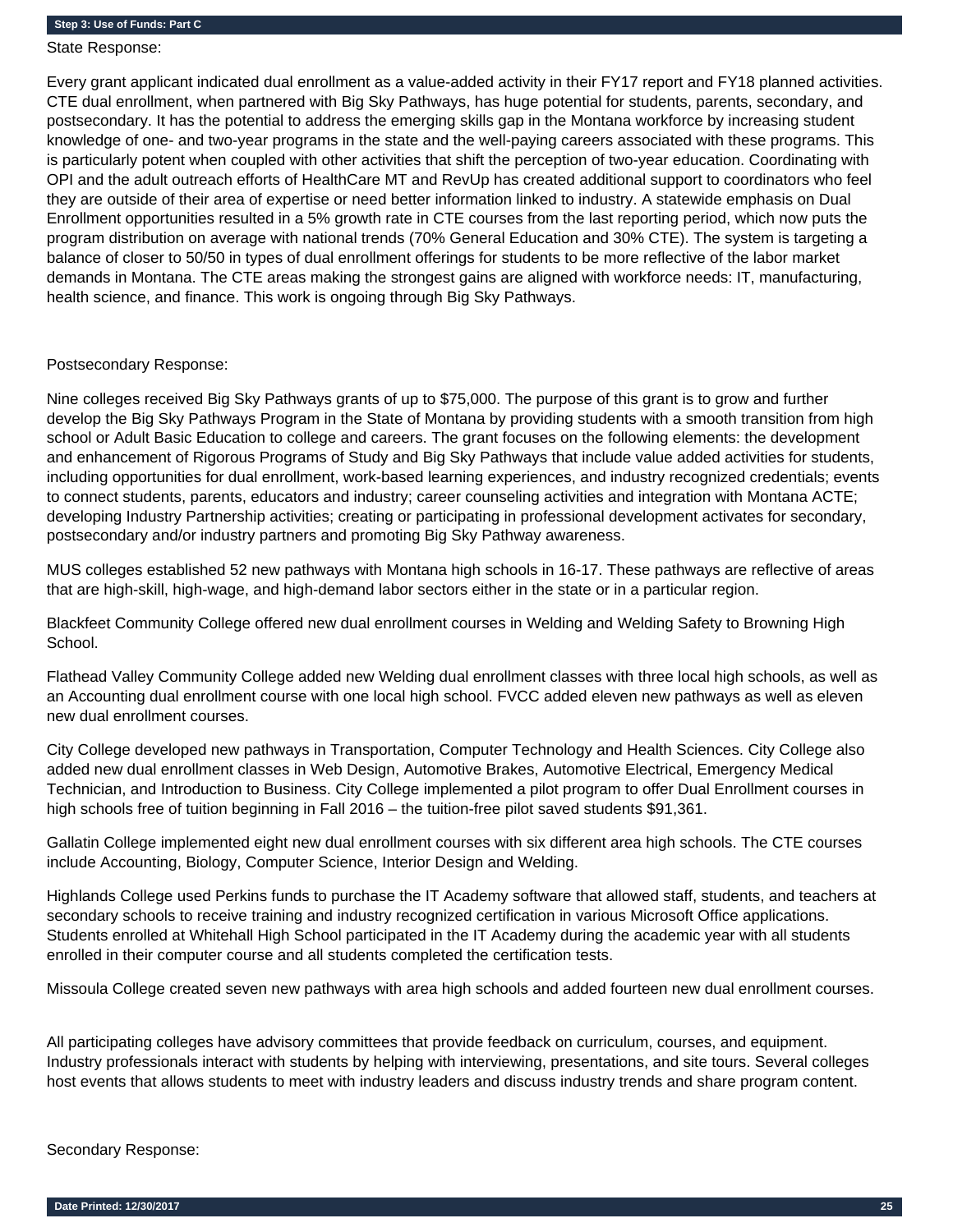Through Big Sky Pathways and working together with the Office of Commissioner of Higher Education (OCHE) coordinators and Big Sky Pathways Coordinators, Dual Credit has been an emphasis as an important component in every pathway. OPI Content Area Specialists continue to support LEAs and the development of CTE Dual Credit courses.

## **5. During the reporting year, did your state use Perkins funds to support initiatives to facilitate the transition of sub baccalaureate career and technical education students into baccalaureate programs?**

No

## **6. During the reporting year, did your state use Perkins funds to support career and technical student organizations?**

Yes

## Secondary Response:

The OPI continues their strong commitment to support CTE student organizations in Montana. The majority of our CTE State Program Specialists also serve as state advisors in their respective career fields, so they provide direct state leadership to their program-related career and technical student organization (CTSO). Secondly, we continue to support them in resources and with funding—our office staff provides administrative and leadership resources to assist the Specialists' state competitive event conferences. State Leadership (state officer) teams from Business Professionals of America (BPA), Family, Career and Community Leaders of America (FCCLA), HOSA, DECA, SkillsUSA, and Technology Student Association (TSA) participated in team building activities, leadership styles, and situational leadership activities. The CTSOs supported in Montana are: FFA, Business Professionals of America, DECA, Family, Career and Community Leaders of America, HOSA, SkillsUSA, and Technology Student Association (TSA).

The FFA State Director provides leadership, programming support, and technical assistance. Additionally, his responsibilities include state convention planning, district leadership school planning and board of director meeting planning which occurs four times per year. Daily support is offered to the State's Agricultural Education Instructors via a list-serve program. Jim Rose attends State FFA Foundation Board meetings, State FFA Alumni meetings, Montana Association of Agriculture Educators (MAAE) meetings, the MAAE's summer update conference, the National Association of Supervisors of Agricultural Education (NASAE) meetings, and the National Association of Agriculture Educators (NAAE) meetings.

Business Education Specialist Eric Swenson serves as a member of the Business Professionals of America, Montana Association State Board of Directors and Montana DECA Board of Directors. In this ex-officio role, he provides curriculum, leadership, programming support, and technical assistance to the two CTSOs. In addition, he attends the meetings of the two CTSO Boards with the Montana BPA Board meeting held in July 2016 and the Montana DECA Board meeting also in July 2016. Additionally, the Business Education Specialist served as a competitive events judge at the Montana BPA Region 3 Leadership Conference (January 16, 2017), Region 4 Leadership Conference (January 4, 2017), the Region 5 Leadership Conference (January 10, 2017), and the Region 6 Leadership Conference (December 19-20, 2016) as well as the Montana DECA State Career Development Conference (February 12-14, 2017) and the Montana BPA State Leadership Conference (March 12-14, 2017). Furthermore, Business Education Specialist Eric Swenson served as a competitive events judge at the Montana FCCLA State Leadership Conference (March 19-21, 2017). Lastly, Business Education Specialist Eric Swenson assisted with the facilitation of Montana BPA's Fall Leadership Conference (October 2-3, 2016) for chapter members and advisors. During the Fall Leadership Conference, Business Education Specialist Eric Swenson also presented a professional development workshop for Montana BPA local chapter advisors in attendance in which they received resources and information from the new Montana Business Education Curriculum Resources. Resources included the Framework for Business Education in Montana, the Montana K-12 Course Codes and Descriptions, the National Standards for Business Education, the Common Career Technical Core, and the updated Business and Marketing Education Program Guidelines.

The Health Science Education Specialist is an advisor for HOSA-Future Health Professionals. The HOSA State Director and advisor planned and presented five regional Fall Leadership Conferences for 155 students in Helena, Butte, Missoula, Kalispell and Bozeman. All conferences took place between Oct. 1 and Dec. 1, 2015. Students had the opportunity to learn CPR, phlebotomy, blood pressure and intubation skills from paramedics and RNs who volunteered their time to work with the students. We also had a Licensed Counselor from each community who spoke with students about careers in behavioral health.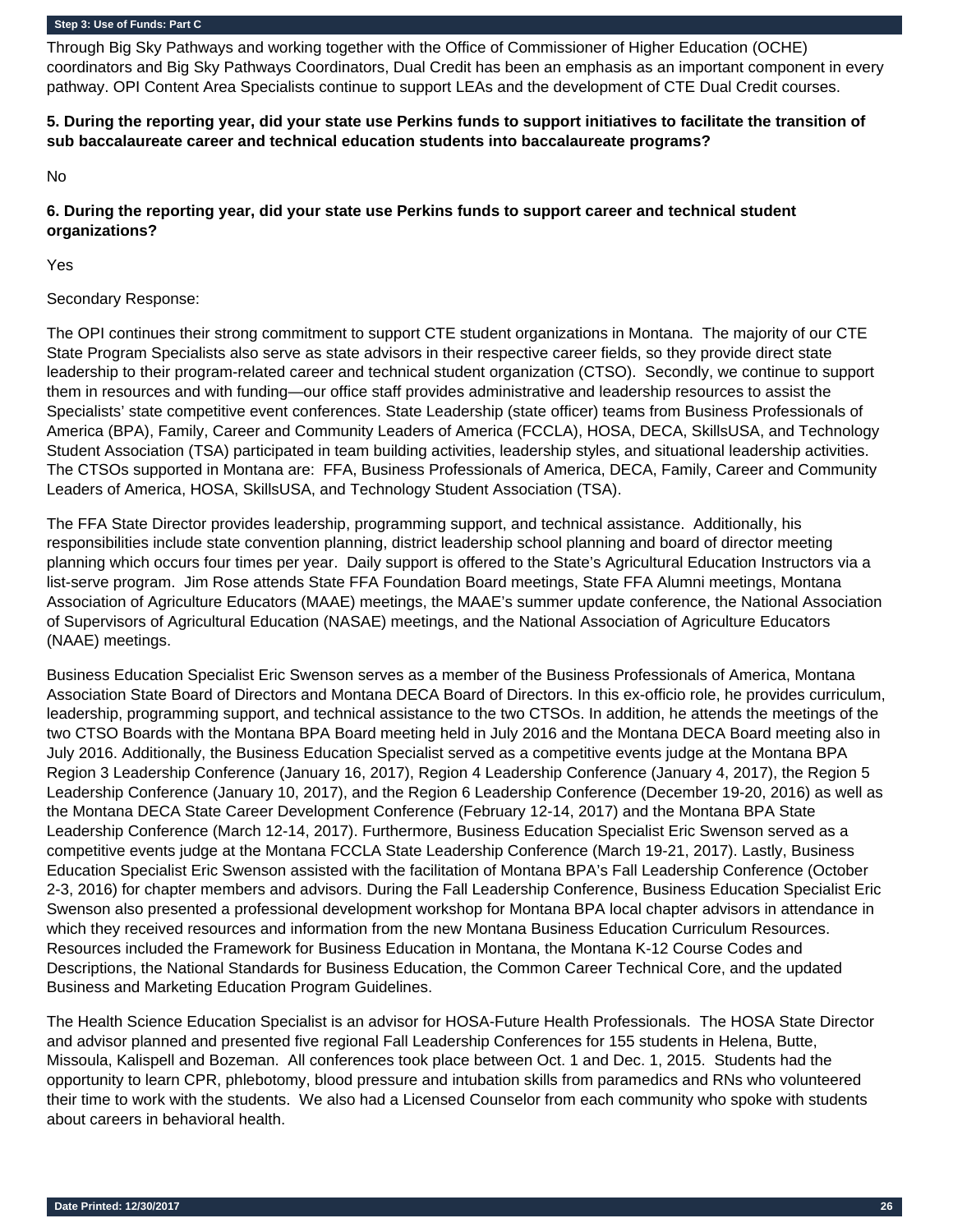HOSA-Future Health Professionals October Fall Leadership Workshop (Oct. 4) offered a separate track for HOSA Chapter Advisors on Health Information Technology, taught by the HIT professors at MT Tech.

Industrial trades and Technology Education Specialist, Don Michalsky, serves as the SkillsUSA State Advisor and participates as an Advisory Board member for both SkillsUSA and Montana TSA. His responsibilities include state conference planning as well as technical assistance. Mr. Michalsky attends Montana SkillsUSA and TSA Advisory Board meetings. In addition, Mr. Michalsky provides weekly support to the State Directors for both organizations, and participates in regular CTSO meetings with Cassie Huntley, Montana State Director for SkillsUSA, and also assists Dwight Freeman and Craig Todd, State Directors for TSA. Mr. Michalsky was also instrumental in offering professional development opportunities for advisors of each organization at the state conference, national conference, and the presentation of a CTSO workshop during the Montana ACTE Institute, October, 2016.

Family & Consumer Sciences Education Specialist Megan Vincent served as the Montana FCCLA State Advisor. In this ex-officio role, she provided curriculum, leadership, programming support, and technical assistance to FCCLA. In addition, she attended the all Board of Directors meetings (August, October, January, June) and all State Executive Council meetings (August, January, March, June). In October 2016, she provided leadership, coordination and presented at the third annual Montana FCCLA Leadership Rally. Megan Vincent represented Montana FCCLA at the national State Advisers Management Meeting in January 2017.

## **7. During the reporting year, did your state use Perkins funds to support career and technical education programs that offer experience in, and understanding of, all aspects of an industry for which students are preparing to enter?**

Yes

## State Response:

SELT (State Executive Leadership Team) partners collaborate to create the tools and environments to facilitate seamless transition for students to embrace lifelong learning, achieve their full potential and be positive contributors to their community and society. Through a collaboration with the Montana Department of Labor and Industry, over 20 new apprenticeship opportunities were either designed or implemented, including apprenticeships in allied health, electrical, and IT occupations.

## Postsecondary Response:

Missoula College used Perkins funds to offer five credits of Computer Tomography (CT) courses delivered in an online format to students in the Radiologic Technologist AAS program. The online CT courses allow students who are already working in the field for clinical experience to take courses at the same time.

Salish Kootenai College used Perkins funds to support further development of the Medical Assistant Program, which includes two quarters of a "practicum" or internship during the second year of the program. SKC also used Perkins funds to support development of the Emergency Medical Technician course, which includes 24 hours of "Ride-Along" as an unpaid internship. Additionally, the new Office Administration Program, developed with partial assistance of Perkins for the faculty member developing curriculum, includes two internships in the second year of the program; these will be conducted in partnership with local businesses.

## **8. During the reporting year, did your state use Perkins funds to support partnerships between education and business, or business intermediaries, including cooperative education and adjunct faculty arrangements at the secondary and postsecondary levels?**

Yes

## Secondary Response:

In September, the State Governor Steve Bullock, held a conference titled, "Main Street MT Project Beyond the Classroom" that was attended by all CTE specialists and the CTAE Division Administrator.

The OPI Business Education Specialist works in partnership with business and industry as an active Board member of the Montana Council on Economic Education. This Board is comprised of secondary school administrators, postsecondary faculty, representatives from the banking, insurance, and service industries as well as from the state and federal government.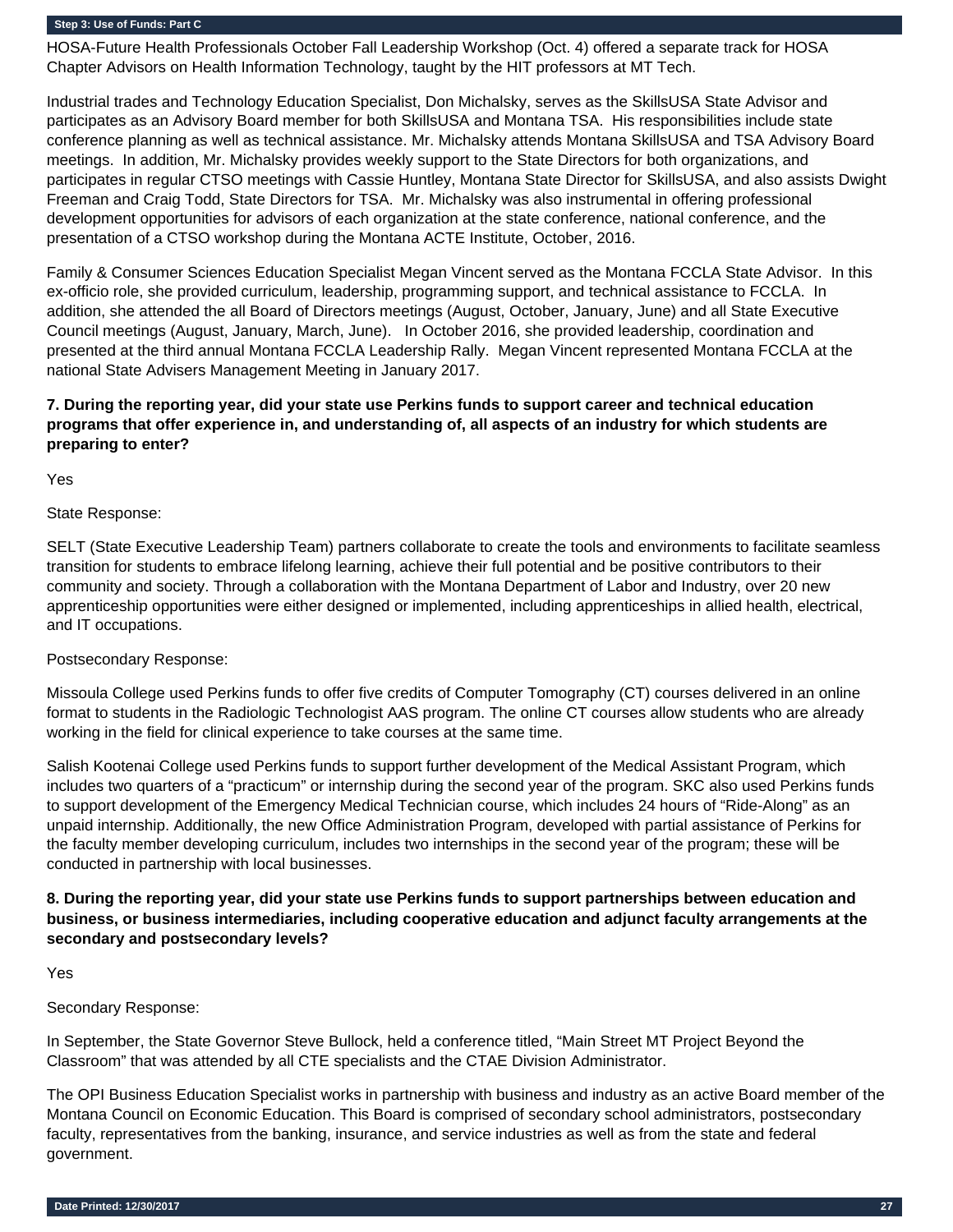The Health Science Education Specialist is an active board member of the following organizations/committees that support partnerships between education and business & industry:

The Montana Healthcare Workforce Advisory Council—meets once a month and consists of approximately 110 healthcare organizations, colleges, and healthcare workers.

Montana Area Health Education Center Advisory Board—meets quarterly and brings together five regional offices as well as the state office to review the healthcare pipeline activities, graduate medical education and professional development. Meetings generally highlight multiple research projects regarding workforce/healthcare needs in rural communities in Montana.

National Consortium for Health Science Education—a national organization that brings together representatives from almost all states to discuss and improve health science education. We also meet with a Publishers Coalition on curriculum design in health professions areas.

The FCS Education Specialist, Megan Vincent, worked in partnership with business and industry as an active Board Member of the Montana Financial Education Coalition and as an active steering committee member of the Montana Partnership to End Childhood Hunger. Megan Vincent also served as the Past-President for the National Association of State Administrators of Family & Consumer Sciences (NASAFACS) from July 2016 until June 2017. In this capacity, she worked with business and industry on a national level to support FCS programs across the United States as well as organizing a national level conference in Chicago, IL in May 2017. Megan Vincent was a member of the Bozeman High School FCS Advisory Committee where she served alongside local business and industry professionals; in this capacity she also served as an evaluator for Culinary Arts finals at Bozeman High School. Megan Vincent serves as an advisor to Montana ProStart. Megan Vincent is a member of the statewide Montana Farm to School Leadership Team that meets quarterly.

Ongoing partnerships between education and business occur in all CTE program areas through various career and technical student organization (CTSO) leadership and career development activities throughout the year.

During the FY 2017 reporting year, Business Education Specialist Eric Swenson served as a member of the Board of Trustees at the national level for Business Professionals of America as the State Supervisor Representative. Additionally, Eric was elected to serve as the Board's secretary. As a member of the Board, his responsibilities include ensuring that member needs are met, evaluating and approving programs and activities, establishing board operating policies, planning future direction of Business Professionals of America, and electing officers and an Executive Committee. Board of Trustees members are advocates for and representatives of the organization within the various communities being served. In addition, they have a fiduciary responsibility for the organization. During the year two meetings of the Board of Trustees were held in Orlando, Florida, along with conference calls during the school year.

Beginning July 1, 2016, Business Education Specialist Eric Swenson began serving a two-year term as Secretary of the Western Business Education Association (WBEA) and a member of the WBEA Executive Committee. As a member of the WBEA Executive Committee, responsibilities include managing all affairs of the Western Business Education Association—the regional division of the National Business Education Association—and working with business education and business/industry leaders from across the western US to plan professional development events and leadership activities and to enhance benefits for WEBA members.

During FY 2017, Business Education Specialist Eric Swenson served as the Program Chair for the 2017 Western Business Education Association Conference. As the Program Chair, he worked with business education professionals and business/industry leaders within Montana and the western United States to provide professional development training and instructional resources for business education professionals at the middle school, secondary, and post-secondary levels. The 2017 Western Business Education Conference was held February 17-20, 2017, in Bozeman.

Starting in 2016 and continuing into 2017, the Industrial Trades and Technology Education Specialist, Don Michalsky, has met with the Montana Automobile Dealers Association (MTADA). Regional HUBS were formed, where a postsecondary institution offered an Automotive Program. Area dealerships were encouraged to participate. The ultimate goal being to funnel high school students on to a postsecondary program, and then, after program completion, gain employment at a member dealership.

But a major part of the plan is a mutual partnership between the secondary programs, postsecondary programs, and the dealerships where the dealerships are taking an active role to assist the programs and students to achieve success.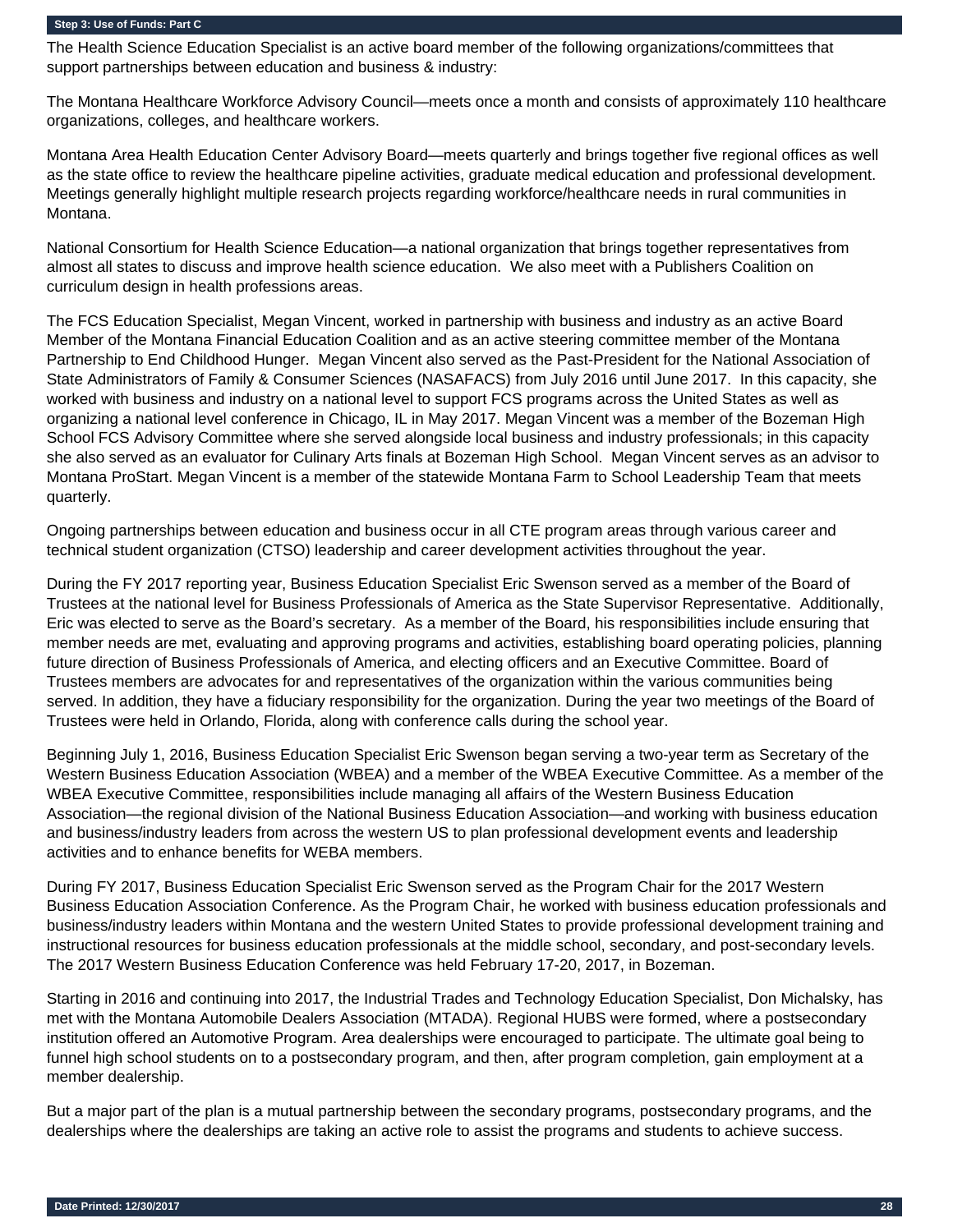The HUB cities where the meetings have and will continue to take place are: Havre, Helena, Butte, Miles City, and Billings.

**9. During the reporting year, did your state use Perkins funds to support the improvement or development of new career and technical education courses and initiatives, including career clusters, career academies, and distance education?** 

Yes

Postsecondary Response:

City College used Perkins funds to support curriculum development for a new Ultrasound Technology program.

Gallatin College used Perkins funds in the development of the new Photonics program as well as for a new flight simulator in the Aviation program. With the new flight simulator students can experience different types of planes and instruments. Not only do students experience different types of "equipment" they also experience different types of flights, because the weather experience also changes.

Great Falls College purchased GoVenture simulation software and a headset/microphone for online accounting courses. The accounting program is now offered completely online, which greatly benefits distance-education students (though face-to-face classes are still offered for students who wish to attend class in-person).

Helena College used Perkins funding to support the development of its Fire and Rescue program to be offered at a distance. The program is now also being offered via distance education in Missoula and Livingston.

Missoula College used Perkins funds to support the Machining Program in the development of second-year courses, which included embedded industry certifications (NIMS). Perkins funds were also used to create a Welding CAS on the Bitterroot Campus in addition to adding a second cohort to the Welding program offered in the evening at the Missoula College main campus.

Salish Kootenai College used Perkins funds to support the implementation of the Emergency Services Program, a one-year Certificate of Completion that includes Emergency Medical Technician, Hazwoper 24, crisis communication, and other technical skills courses. SKC also used Perkins funds to support the faculty development of a Medical Assisting faculty, who will now be able to offer a Phlebotomy course.

University of Montana – Western developed coursework for an online program in infant/toddler education as a means of delivery for students in rural and distant locations.

#### Secondary Response:

As previously reported, Business Education Specialist Eric Swenson conducted three (3) one-day regional professional development workshops in August 2016 for Montana's secondary business educators. These workshops focused on instructional strategies and resources for teaching applications from the Adobe Creative Suite and utilizing the Adobe Education Exchange. Additionally, Business Education Specialist Eric Swenson partnered with EverFi, Inc., to provide training to teachers on the financial education and STEM curriculum available through EverFi's online platform. The workshops were held in Billings (August 3, 2016), Simms (August 5), and Missoula (August 9).

Updates to the crosswalks for the competitive event programs for Business Professionals of America and DECA were updated within the Framework for Business Education in Montana for changes and updates made to the competitive event programs for FY2017. The updates to the BPA and DECA crosswalks ensure the intracurricular relationship of business and marketing education programs to Career & Technical Student Organizations is enhanced and demonstrated.

A new CTE course for Health Literacy and Social Determinants of Health was piloted at one location to determine scope, pacing and student relevance. This was done as a joint project between the state Area Health Education Center and the Health Science Education Specialist.

**10. During the reporting year, did your state use Perkins funds to provide activities to support entrepreneurship education and training?**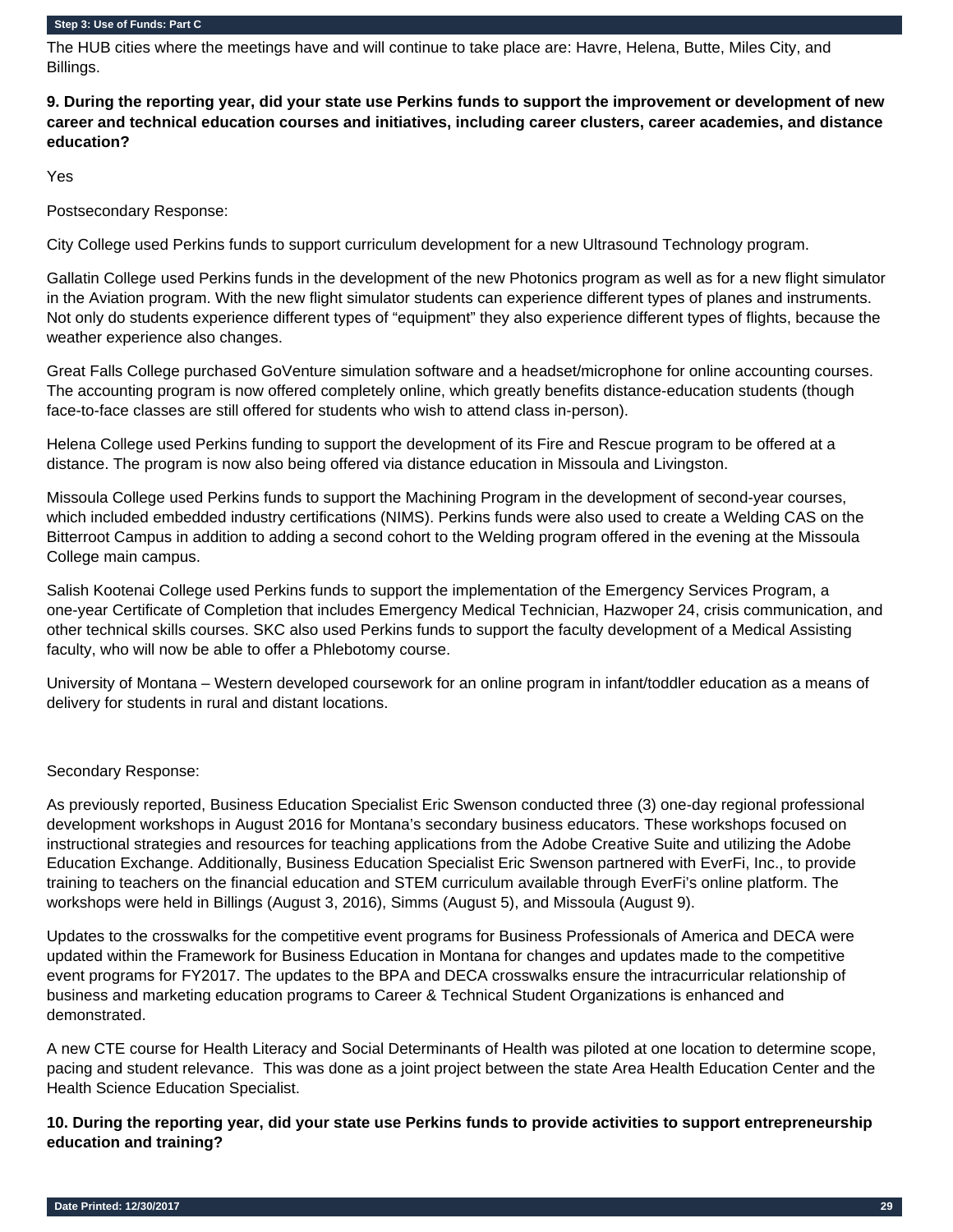No

**11. During the reporting year, did your state use Perkins funds to improve the recruitment and retention of career and technical education teachers, faculty, administrators, or career guidance and academic counselors, and the transition to teaching from business and industry, including small business?** 

Yes

Postsecondary Response:

Flathead Valley Community College hosted a week-long Welding Summer Camp. The camp allowed for teachers to test for welding certifications and potentially complete the work experience needed to teach welding for dual credit in their high school. While attending, teachers also learned about registered apprenticeship programs as well as start on or complete pathways paperwork. Teachers leaving with certification can test students, allowing them to complete Industry Recognized Credentials. FVCC also hosted a "Pathway Workshop" in March, 2017 for Business Management and Administration secondary and post-secondary educators. The business specialist from the Office of Public instruction joined the event to provide guidance on identifying and aligning high school curricula with the college's curricula. A similar "Pathway Workshop" was held April, 2017 for Agriculture educators as well.

Great Falls college provided professional development for numerous faculty with the goal of improving knowledge and skills, as well as retention of the faculty. The college also held a welding workshop in June for secondary teachers in industrial technology to improve their welding skills and knowledge.

Missoula College hosted a regional National Alliance of Concurrent Enrollment Partnerships (NACEP) conference. The Pathways Coordinator organized a plenary panel with instructors and administrators from Missoula College, Sentinel High School, and Corvallis High School who shared dual enrollment processes at Missoula College, which included challenges and resolutions. Perkins funds paid the registration fee for secondary staff on the panel. The coordinator met with a counselor from Alberton High School, which led to discussions on possible dual enrollment courses. Because of this meeting, Alberton High School is anticipating offering their first dual enrollment course in FY18. Sessions attended were on growing concurrent enrollment, program management, online learning, and concurrent enrollment data in Montana.

Highlands College provided professional development for three faculty members whose previous education and work experience was not in education. The professional development trainings provided information on best practices used in the teaching profession to help CTE students enrolled in two-year education be successful.

## Secondary Response:

Family & Consumer Sciences Education Internship with MSU and OPI—Montana State University and the Office of Public Instruction offered a Family & Consumer Sciences Internship as an alternate route to receive a FCS teaching license. This internship is designed to give current classroom teachers licensed in another subject area up to three years to work on their FCS endorsement while teaching FCS in a secondary school through Montana State University, the only post-secondary institution in Montana offering a FCS license program. Since Internship students are teaching and studying simultaneously, they require additional technical assistance from the FCS Education Specialist in terms of curriculum assistance/planning, finding classroom resources, searching for acceptable college courses approvable by MSU, informal mentoring and general help to help them finish successfully on time. In 2016-2017, ten teachers were enrolled the program.

The OPI Learning Hub hosts a free online course for secondary science and/or health enhancement teachers to become Health Science teachers. This is a two-week course as well as a week-long externship that teachers must take in order to qualify for a Class 4A Health Science Teaching Endorsement.

Agricultural Education—a mentoring program continues to be made available for agriculture teachers with less than five (5) years of experience. Participation in the mentoring program is optional. Mentee teachers are allowed to select their mentor teacher. All parties are highly encouraged to have frequent communication, keep logs of activities, and visit the other school at least once.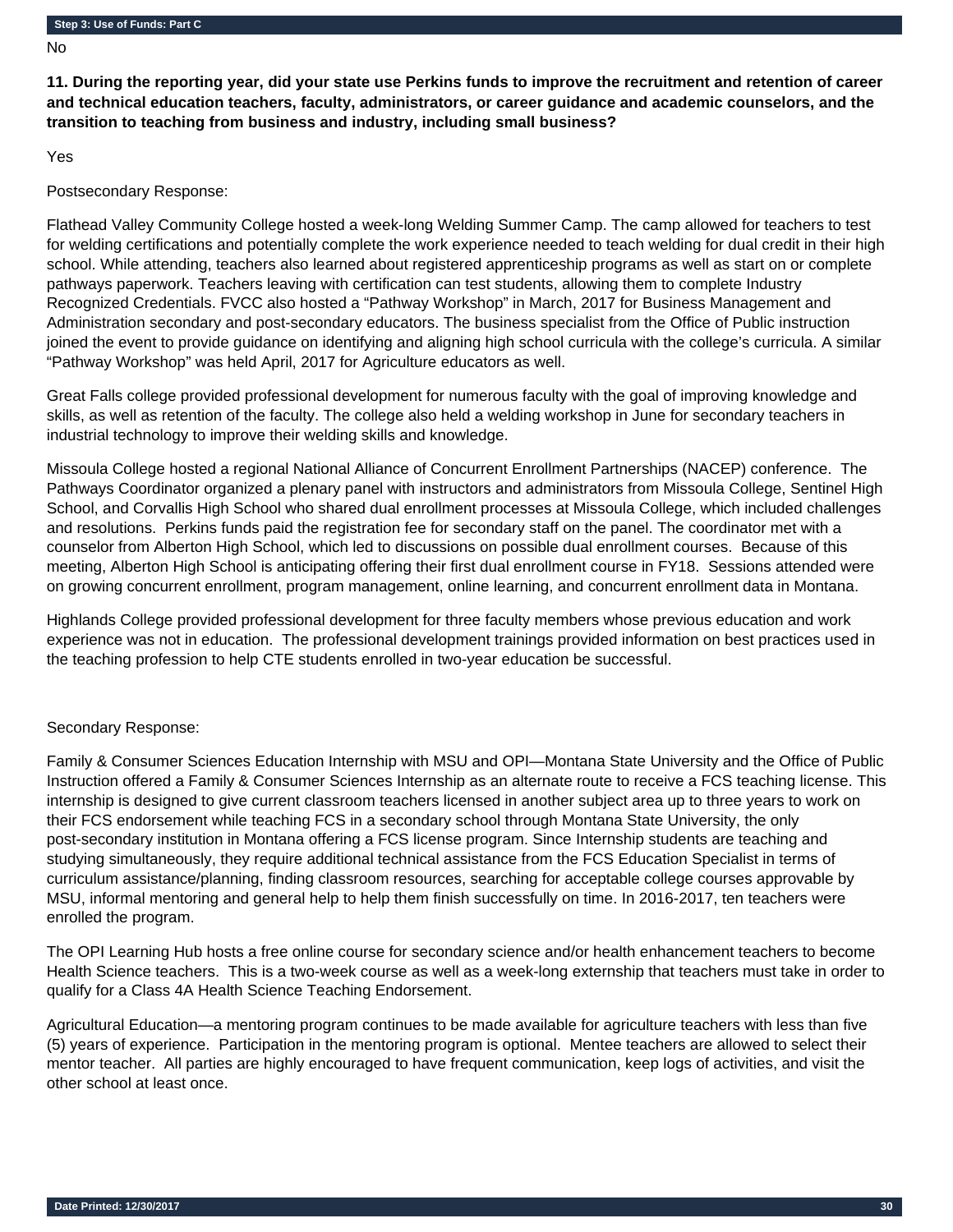On November 10, 2016, Business Education Specialist Eric Swenson presented a professional development session for the business education teacher preparation program at the University of Montana in Missoula. The session included information pertaining to national and state business education and career and technical education curriculum standards and guidelines, Perkins and state career and technical education funding and related requirements, Montana's Big Sky Pathways initiative, and ideas and resources for starting and advising a career and technical student organization.

In addition, Business Education Specialist Eric Swenson also provided training and instructional support to the students of the business education teacher preparation program at the University of Montana-Western in Dillon throughout the fall 2016 semester. Some the topics covered included principles and philosophies of career and technical education, business education curriculum development and resources, developing Big Sky Pathways, using the web-based career guidance system Montana Career Information System (MCIS), advising a Business Professionals of America or DECA chapter, and the importance of membership and active participation in professional organizations.

As mentioned in the above professional development section, the 'New CTE Professionals Workshop' held on October 19, 2016 was free to all CTE teachers who were new or had less than four years of teaching experience in the classroom. The intentional focus on new teachers was meant to help assist and improve the retention of these new teachers.

The Industrial Trades, and Technology Specialist, Don Michalsky, has, on a few occasions, met with faculty from both MSU-N and the College of Great Falls to address these very issues. Strategies were discussed and tentative plans have been formulated. The CTE division of OPI has agreed to support and assistance in achieving proposed goals. On a related issue, each CTE Specialist has reviewed endorsements and Course Codes for their areas to clarify specific curriculum that can be taught in each endorsement area. The CTE Division of OPI is also in the process of reviewing the requirements for a person wanting to transition from industry to teaching.

**12. During the reporting year, did your state use Perkins funds to support occupational and employment information resources?** 

No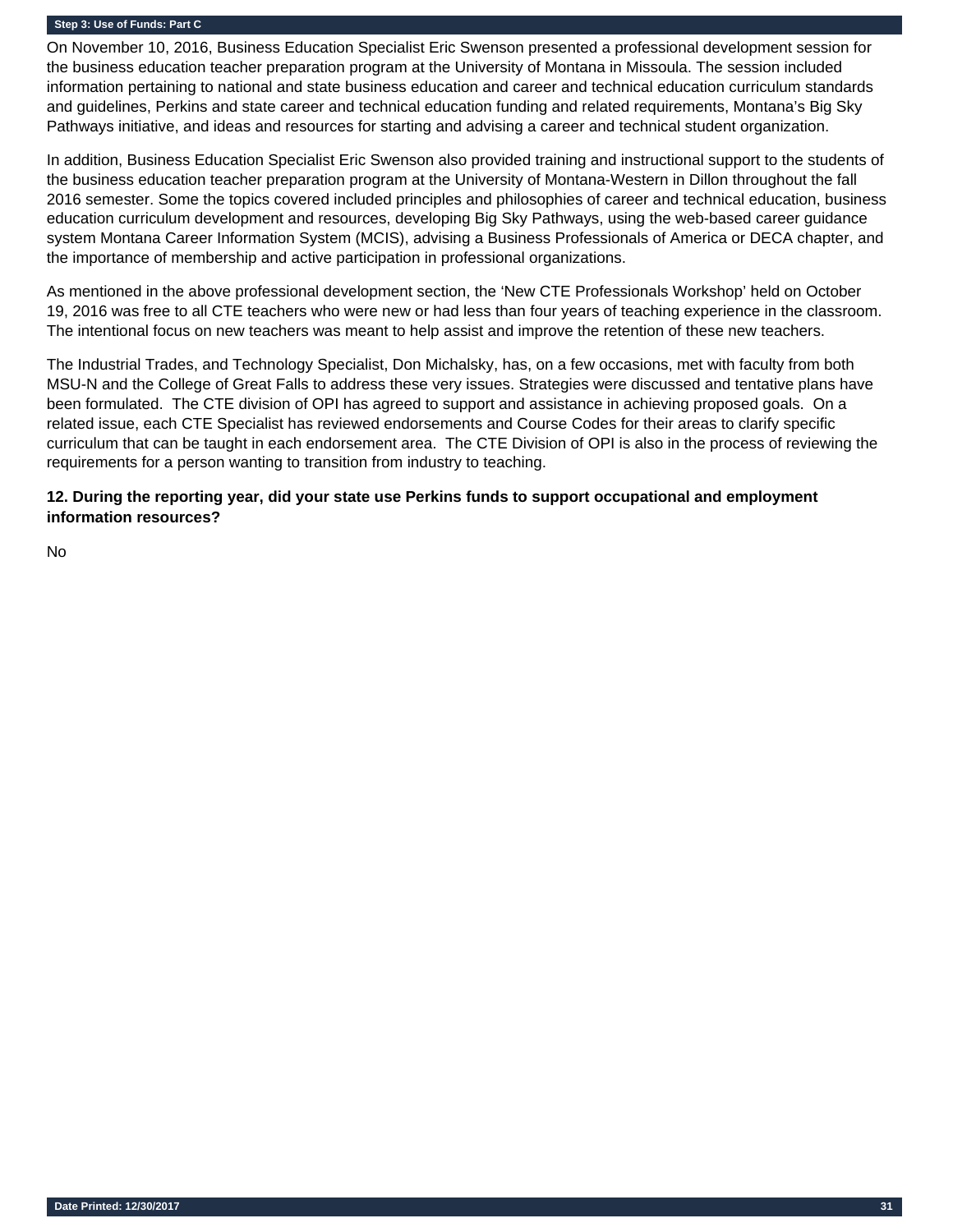# **Consolidated Annual Report, Program Year 2016 - 2017 Montana**

## **Step 4: Technical Skills Assessment**

**Provide a summary of your state's plan and timeframe for increasing the coverage of programs entered above.**

**Enter the number of students assessed for technical skill attainment, and the total number of CTE concentrators reported for the program year. The percent of students assessed for technical skill attainment will be automatically calculated.**

| Population      | Number of Students in the | Number of Students in the | <b>Percent of Students Assessed</b> |  |
|-----------------|---------------------------|---------------------------|-------------------------------------|--|
|                 | <b>Numerator</b>          | <b>Denominator</b>        |                                     |  |
| Secondary       |                           |                           |                                     |  |
| <b>Students</b> |                           |                           |                                     |  |
| Postsecondary   |                           |                           |                                     |  |
| <b>Students</b> |                           |                           |                                     |  |